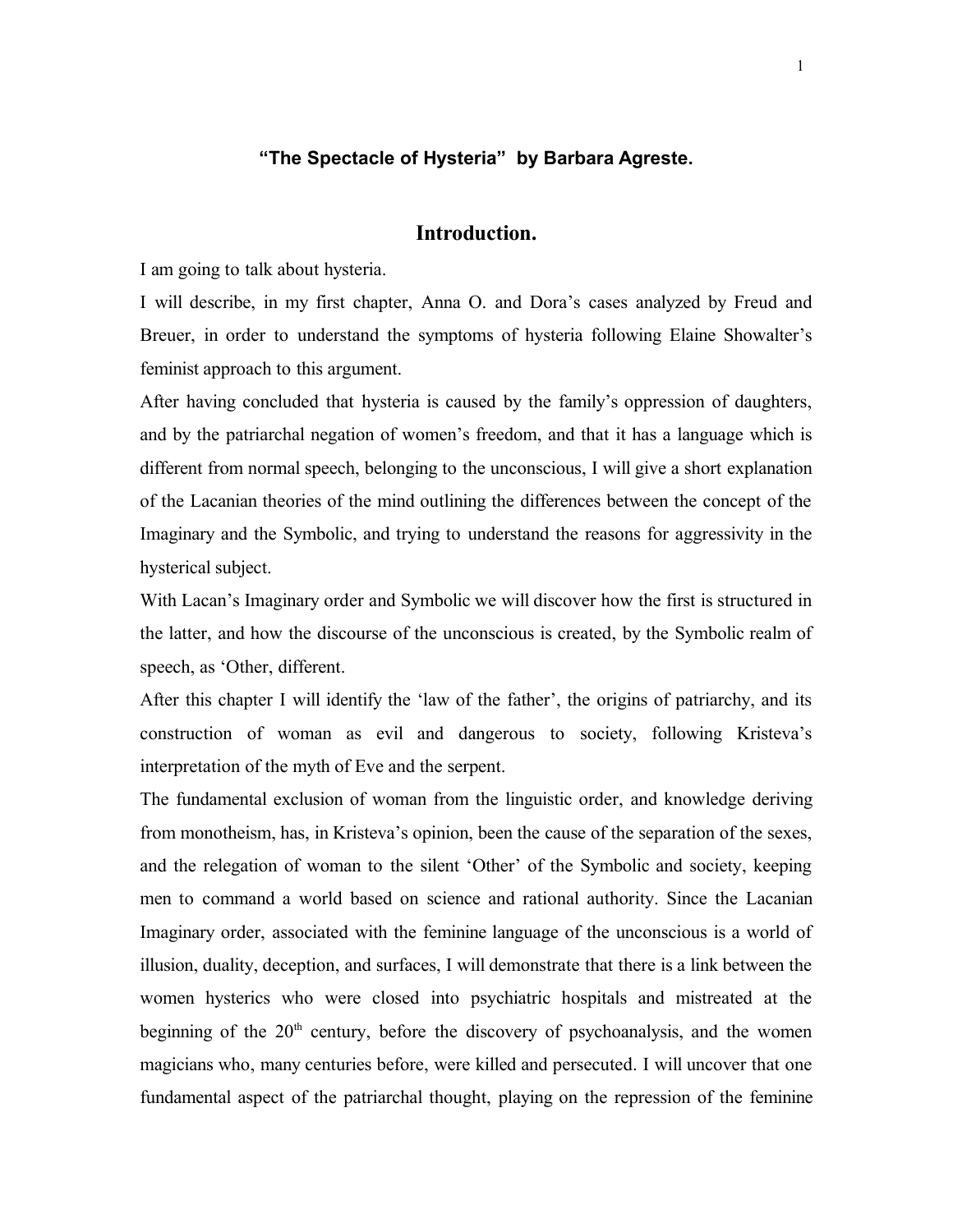language, which causes hysteria to take an aggressive form, is the voyeuristic approach that doctors, psychiatrists, inquisitors, clerics, and men in general, all the representatives of the 'law of the father', have had towards women who do not want to be part of the Symbolic system and reject its laws. Because of this 'look' under which hysterics have been placed, the 'hysteric outburst' has taken the form of a 'spectacle'.

In my last chapter I will associate hysterics and sorceresses, following Cixous' argument on this subject, as both coming to structure themselves in function of this society, even if they reject its system, taking the form of a spectacle.

In fact, in Cixous' opinion, the Lacanian Imaginary order of the feminine realm is trapped with no possible escape into a subtle voyeuristic game enacted by patriarchy, and the Symbolic network, which aims at killing women's power.

I will analyse Bryan De Palma's horror film Carrie, associating the protagonist with the hysterics and the witches, trying to delineate how woman's sexuality and woman's hypnotic and magic power is constructed by patriarchal discourse as 'abject' and evil, following B.Creed's interpretation of the concept of abjection.

One fundamental point will be that the male unconscious, because fearing woman and whatever is feminine and irrational, construct a model of woman different from what she is in reality. In fact Carrie is represented as the possessed body threatening society which in the end deserves to be destroyed like every other witch-hysteric, and is associated with Eve's guilt.

I will end my chapter with a brief description of the 'Sabbath' as the free expression of hysteria not constricted into the game of the 'look' under which the 'sacrificial victims' of the 'law of the father' have been for long time exposed.

## **Anna O. and Dora.**

I would like to introduce hysteria.

With the discovery of psychoanalysis Freud (1836-1939) and Breuer (1842-1925) found out for the first time in history what were the real causes of this disorder in women. Thanks to psychoanalysis we know that hysteria is caused by a repression of female sexuality, and by women's rejection of patriarchal oppressive structures.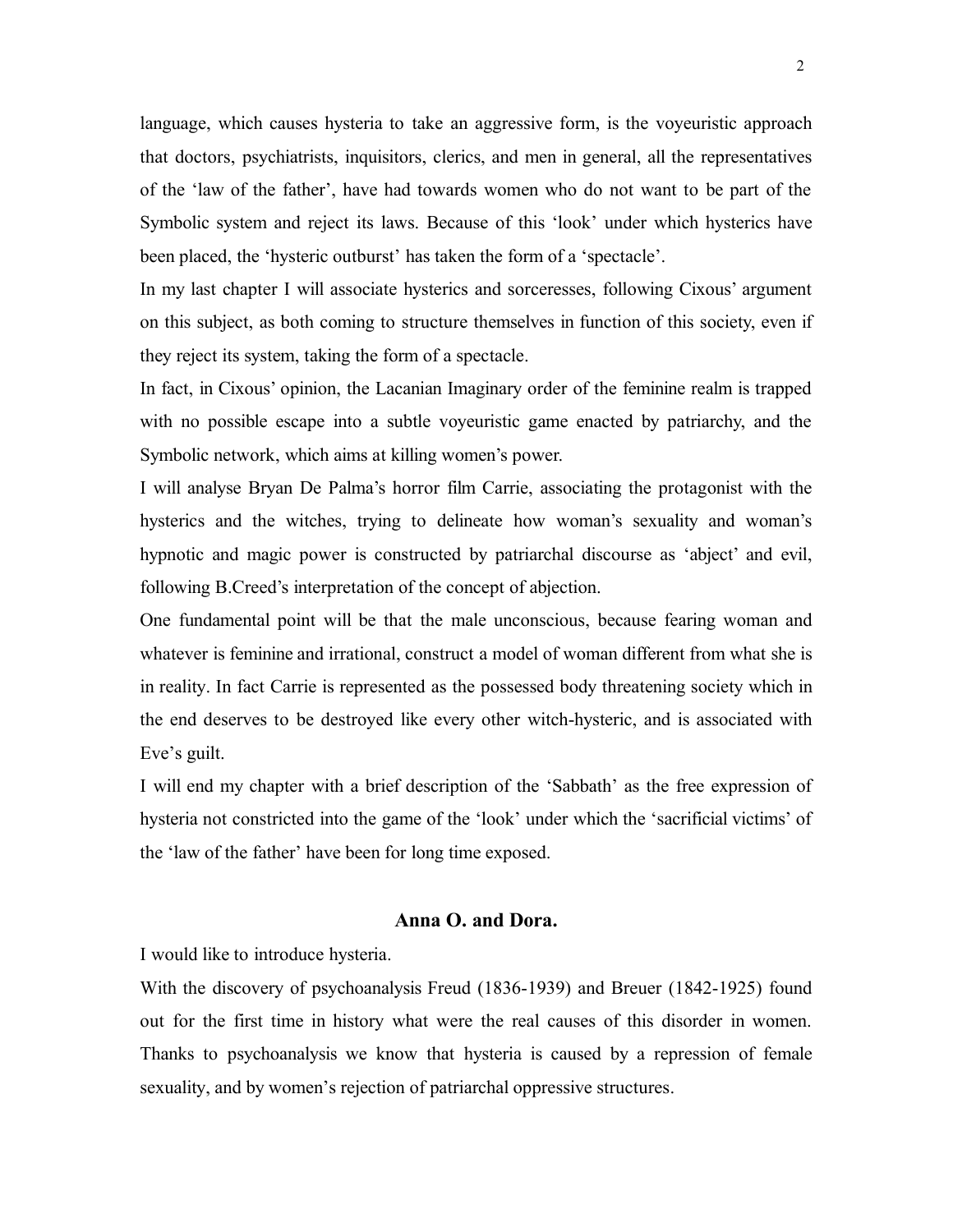The analysis of hysteria has brought Breuer to understand the world of the unconscious, and to link it to a new feminine language, which according to feminist thinkers like Elaine Showalter and Helene Cixous, have been repressed for centuries, and controlled by manruled world.

The term hysteria comes from the Greek 'hysteros' and it means womb.

Hysteria is a very old malady, and it has been found in medical texts going back to the 1900 BC.

In the  $19<sup>th</sup>$  century it was believed by psychiatrists that hysteria belonged exclusively to women, but Freud, in his analysis of hysterical patients, discovered that it could also be found in men, and that it was a neurosis connected to sexuality.

The first to attribute hysteria to neurological affliction was Jean Martin Charcot (1825- 1893), who proved that its symptoms were produced by emotions rather than by physical injury, and were not under the conscious control of the patient.

Freud and Breuer went a little further in the research on hysteria, bringing to light its being a psychic disease "with sexual disturbance at its aetiology". <sup>1</sup>

In 1882 Joseph Breuer, who was Freud's friend and colleague, started to analyse a 21 years old woman called Anna O. (her real name was Bertha Pappenheim) who went to see him, suffering from some classical hysterical symptoms: a nervous cough, hallucinations, and a paralysis.

Anna O. was a talented girl who hadn't had the opportunity to go to university and pursue a career, like her younger brother, and was conducting a boring existence at home where she was destined, helping her mother in the house work, and nursing her tubercular father. Peculiarly, she also had a form of anorexia, and speech disorders to the point of becoming mute. When Breuer tried to listen to her stories, she started communicating with him in three different languages (Italian, English, and French), mixing them together so to become intelligible.

Her hysteria was interpreted by Breuer as a creative escape from the boredom of her domestic life; her daydreams were compensating for the intellectual nourishment she wished for, so hysteric symptoms became an outcome of "an unemployed surplus of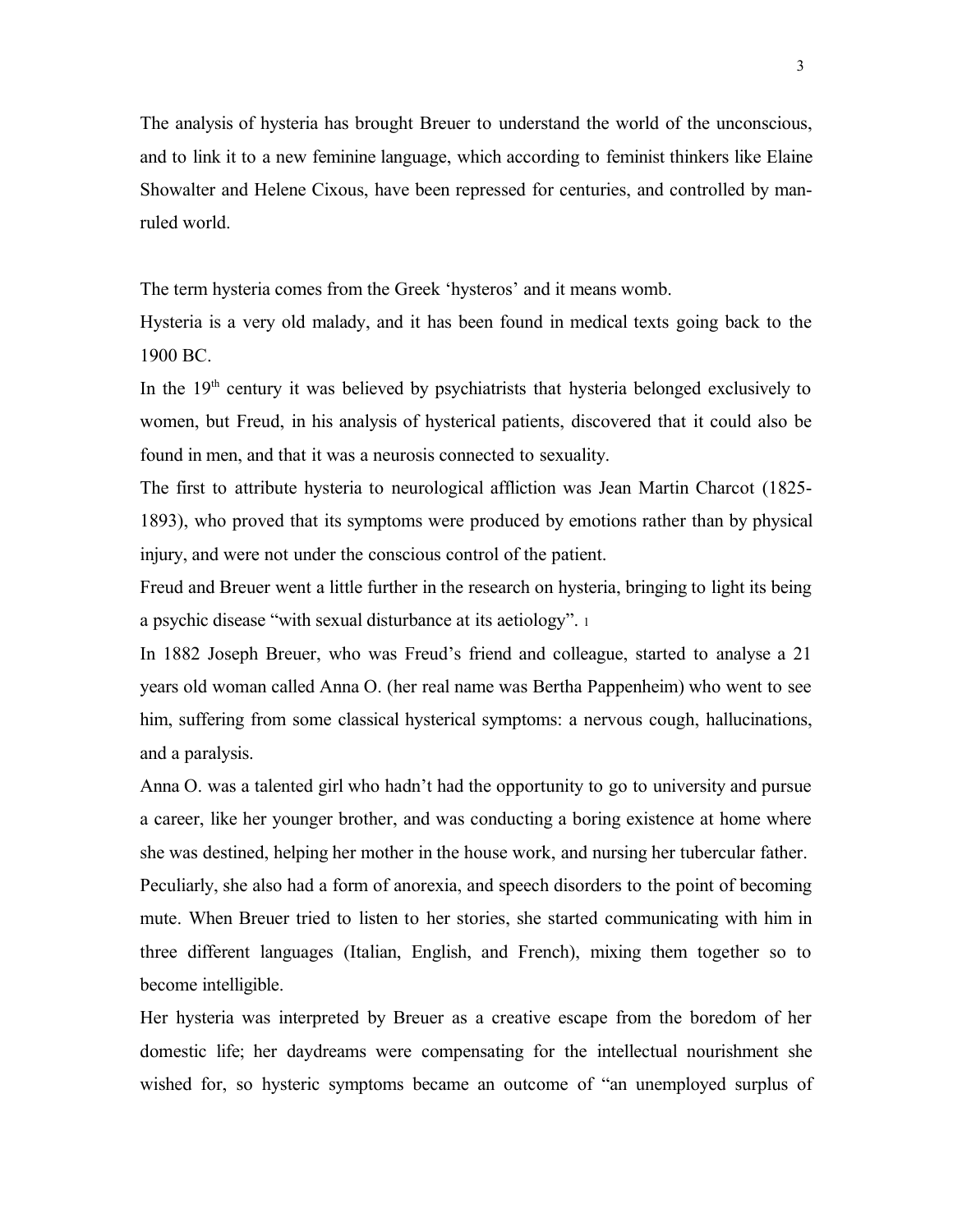mental liveliness and energy". <sup>2</sup>

Dianne Hunter (a contemporary critic) interpreted Anna O.'s hysterical language as her refusal to express herself with the 'patriarchal language', a language structured and generated from patriarchal culture.

According to Lacan: "In patriarchal socialisation the power to formulate sentences coincides developmentally with a recognition of the power of the father, the discovery of the father's role in the primal scene and male dominance in the social world". <sup>3</sup>

So the way Anna O. refused to speak German was a symptom of her rejection of the patriarchal order, identified with her father's language.

Anna O.'s "absences" were little gaps that she used to leave through one sentence and another when talking to Breuer: in trying to understand them, Breuer discovered a female world that had been repressed by the patriarchal structure: the 'world of the unconscious'.

Through trying to interpret Anna's body language, and her anti-language of hysteria, Breuer developed a psychoanalytic theory of the unconscious.

His symphatetic approach to hysterical patients lead to the conclusion that these people were often lively, gifted, full of intellectual interests, and their rebellion against domestic life was not pathological (as it was considered at the time by psychiatry), but the repression and confinement proper to this kind of life were themselves the very cause of hysteria.

Another example of hysteria caused by the patriarchal's oppression of daughters, and women, is certainly Dora's case (Ida Bauer).

This girl was analysed by Freud, and Like Anna O. was attractive, intelligent, and full of intellectual interests.

She too was destined to a life at home, while her older brother was going to university.

Although she had a governess who was well instructed, she dismissed this woman in the assumption that she was in love with her father, trying to keep up with her studies alone, sometimes attending classes especially given for women.

Dora's father treated her as thought she was his possession, denying her privacy and personal freedom. While he was having an affair with a friend's wife, this friend tried to seduce Dora when she was only fourteen. She wrote in a note her conviction that her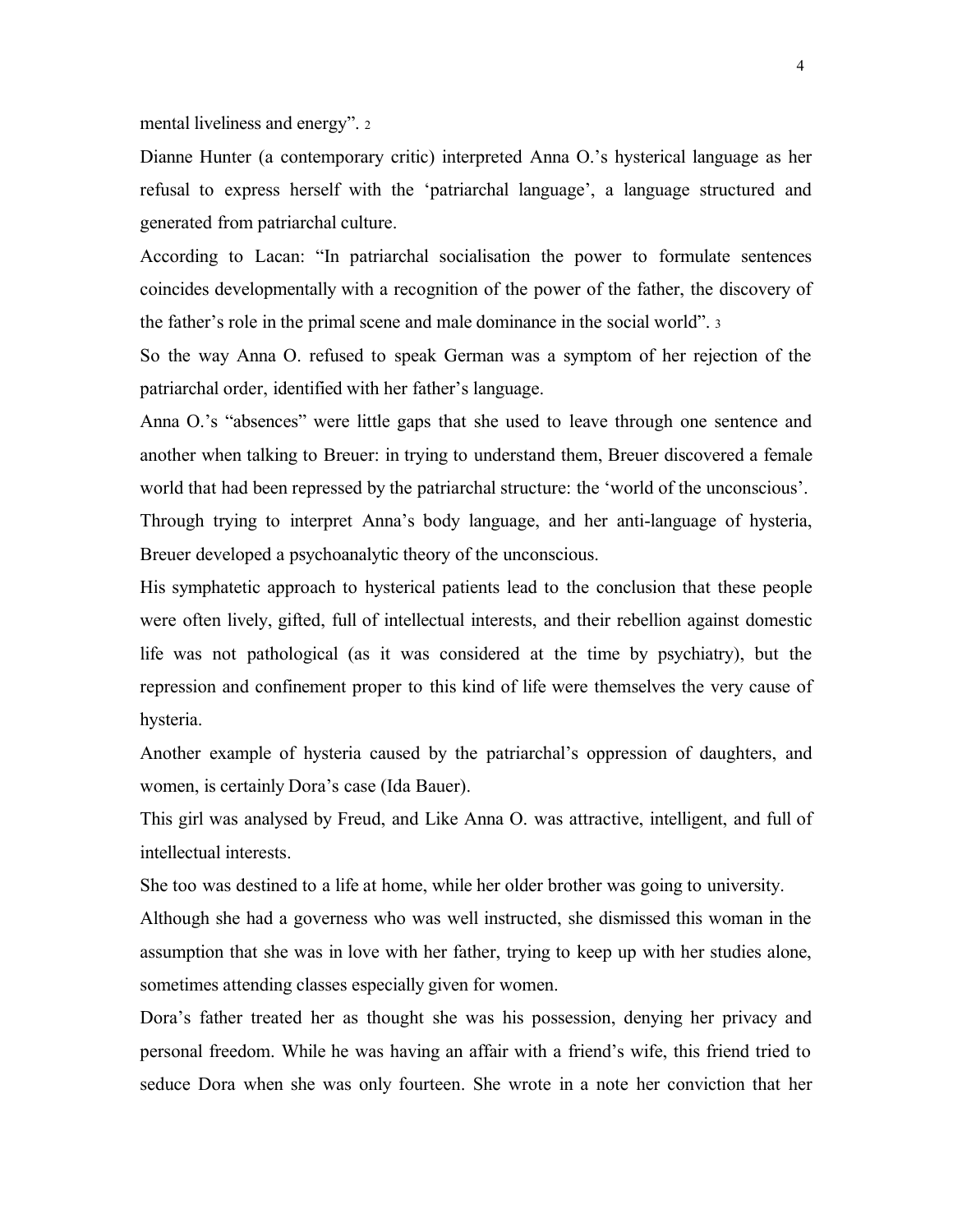father was secretly handing her over to his friend in an exchange for his complicity in the adultery.

Anxious about Dora's state of mind, but also fearing a possible discovery of his affair, her father brought her to Freud for psychoanalytic treatment to make her 'come to her senses', and to regain 'reason'.

Freud, being on his part still a sustainer of the patriarchal unconscious, interpreted Doras's hysteria as coming from masturbatory fantasies and an incestuous desire for her father: he ignored her social circumstances, her oppression, and tried to break Dora's intellectual defences as did other Victorian psychiatrists at that time, who were battling with their hysterical patients in a struggle for mastery. <sup>4</sup>

Dora actually rejected Freud's hints, interrupted the analysis, and walked away from him and his will for dominance over her mind.

Some feminists see her act as the breaking with the patriarchal struggle for power, and as the actual termination of that same power.

According to Helene Cixous, hysteria is itself a form of rebellion against the rationality of the patriarchal order. In her opinion Dora's escape from the doctor hired by her father with the purpose of manipulating her threatening chaotic thoughts, was itself a powerful way of opposing the rigid structure of male discourse.

Interestingly, in her hysteria, Dora too, like Anna, lost her voice, so Cixous interpreted all these silences, this 'gap' between one sentence and another, as being the imprint of hysteria, and its strong characteristic that opened the gate to the study of the expression of the body itself and its language.

Feminist thinkers have argued that the hysteric is fundamentally unconsciously rebelling against the lack of freedom and privacy that exists in the family structure.

As Elaine Showalter noted, all the patients brought to therapy with hysterical symptoms were the most powerful and ambitious people, and therefore the most keen on rebelling against their puritanically minded families, and their oppression.

After Breuer's analysis of hysteria feminist thinkers concluded that hysterical predisposition lied in an excess, rather than in a lack of energy, drive and talent, so they attributed to the family and to patriarchy most of the causes of this disorder.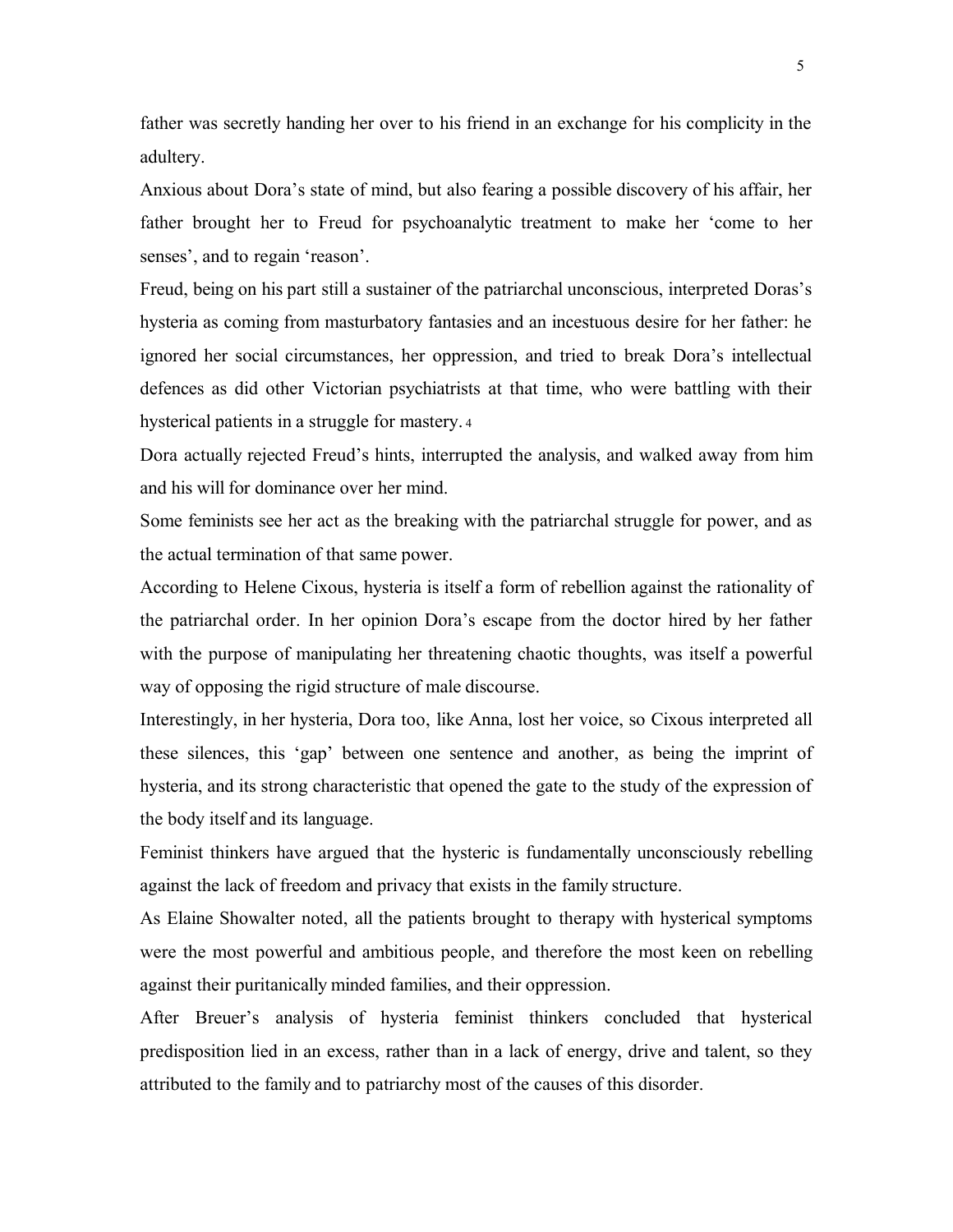As Breuer said, hysterics are the "flowers of mankind as sterile no doubt, but as beautiful as double flowers. <sup>5</sup> ": these "double flowers" are outside the patriarchal order, and this doubleness is reminiscent of the narcissistic 'dual relationship' coming from the myth of Narcisus which fell in love with its reflected image. This 'dual relationship' is what characterises the world of the subject before its entrance into the system of language and before acknowledging the paternal authority. I will explain this 'dual relationship' later in my chapter on Lacan.

Elaine Showalter interpreted the hysterics' doubleness and ambiguity as a way of both contesting and conserving values within the family: "the hysteric undoes family ties, perturbates those same relations, but at the same time she conserves, because these ties are re-closable. Though this force could be dismantling structures: Dora broke something". 6

What is it that Dora broke?

As we have seen Breuer formulated a theory of the unconscious, and Dora escaped Freud's control over her mind, rejecting the patriarchal laws.

With them we are entering into a strange territory made of fragmented hypnotic surfaces: the 'unconscious', but we are also understanding women's struggle for freedom.

Dora, after breaking the analysis with Freud, never achieved a better social position, but remained a neurotic and an outsider.

Anna O. instead found a job, and became a feminist, conquering some civil rights that before then had been denied to women. In my next section I am going to analyse: Lacan's theories of psychoanalysis, what is the hysteric's position in relation to the Lacanian Symbolic and Imaginary, why the hysteric attack manifests, and what it is connected with.

#### **Lacan's imaginary and symbolic.**

The universe of the 'Other' is like a mirror: in that mirror, images, thoughts, illusory figures, inverted and distorted, fly about in an endless play.

The discourse of the unconscious is ephemeral and reversed, and it belongs to the origins of time.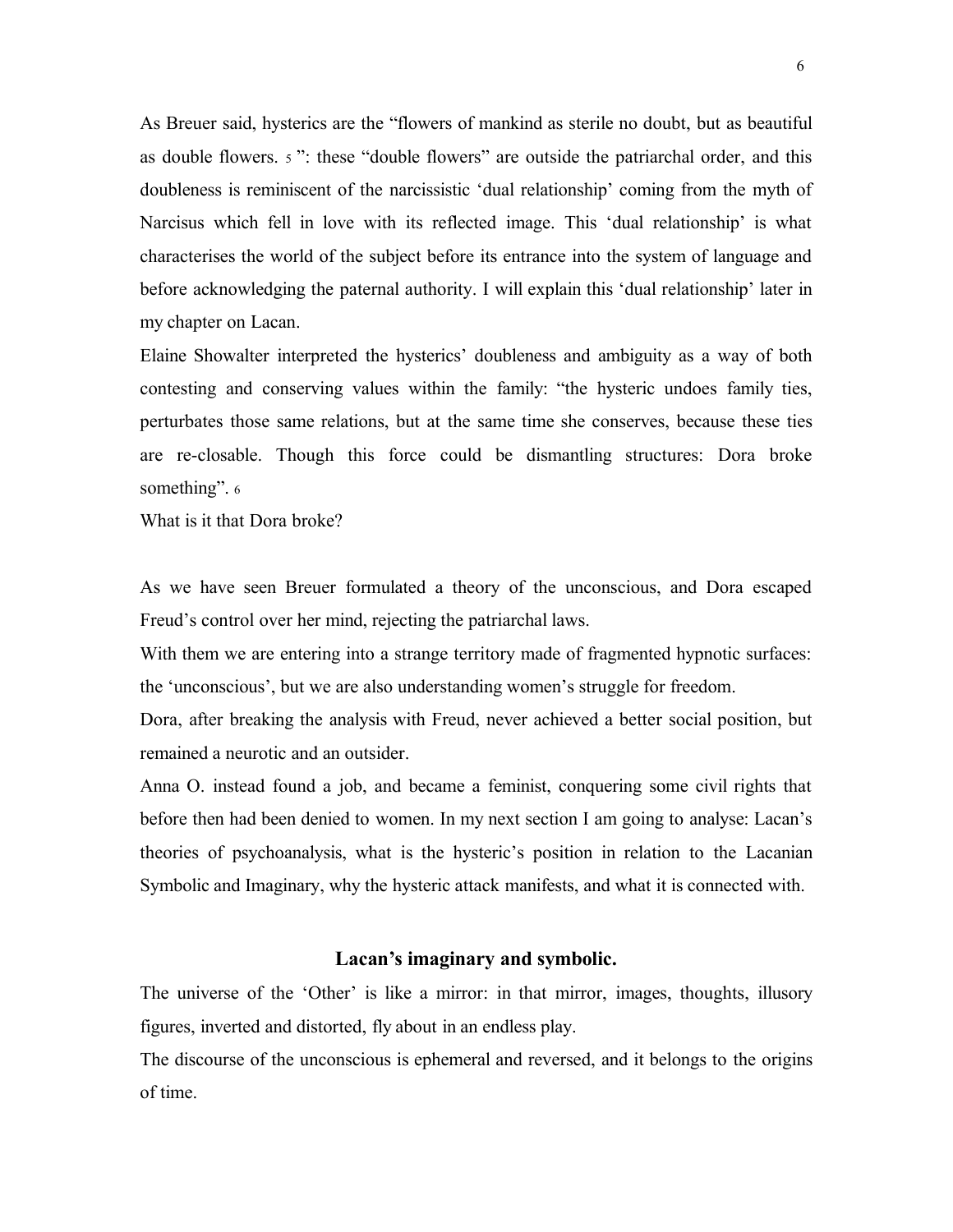The 'Other' is someone or something different, which stands at the opposite side of the world: behind the network of words. It is found at the place where the subject waits the answer from the antithesis of 'speech': an answer both unspeakable and mute.

In this chapter I will analyse why the hysteric attack manifests, what it can be associated with, and what the causes of aggressivity are.

After introducing the Lacanian theories of the mind, and the concepts of Symbolic, Imaginary, and Real, I will identify some important causes of hysteria: women's position as sexual objects, the denial of woman's knowledge of her body, and the result of the acknowledgement of 'lack' in the subject' acquiring identity, which determines the ambivalent relationship to the specular other.

After this explanation, I will suggest that the hysterical attack, being part of the Imaginary order breaking through the Symbolic, is strongly linked to hypnotic powers.

In his theory of psychoanalysis, Freud saw the mind as a triadic structure composed by the ID, the ego and the superego.

The Id is the instinctive, wild side of the unconscious that has primary urges: the psyche of the newly born child is Id, but as soon as an awareness of the external world occurs, the Id is modified, and the ego is its guide in reality. The ego is like a mediator between reality and the drives of the Id, and it also acts as inhibitor of those drives.

The super ego is instead what comes after the repression of the impulses of the Oedipal complex: it is the introjected paternal authority, and prohibits the Oedipal wishes. <sup>1</sup>

The 'Oedipus complex' is a stage in which the child goes through between the age of three and five: with it, he-she experiences desire for the mother and a murderous impulse against the father.

As the father's figure is acknowledged by the child, a 'triadic' relationship begins, and there is a renunciation of the incestuous desire, plus an identification with the parent of the same sex, but feminists have argued that the patriarchal law is generally determining the psycho-sexual development of the subject.

Following Freud's model Lacan too developed a triadic style of thinking in which three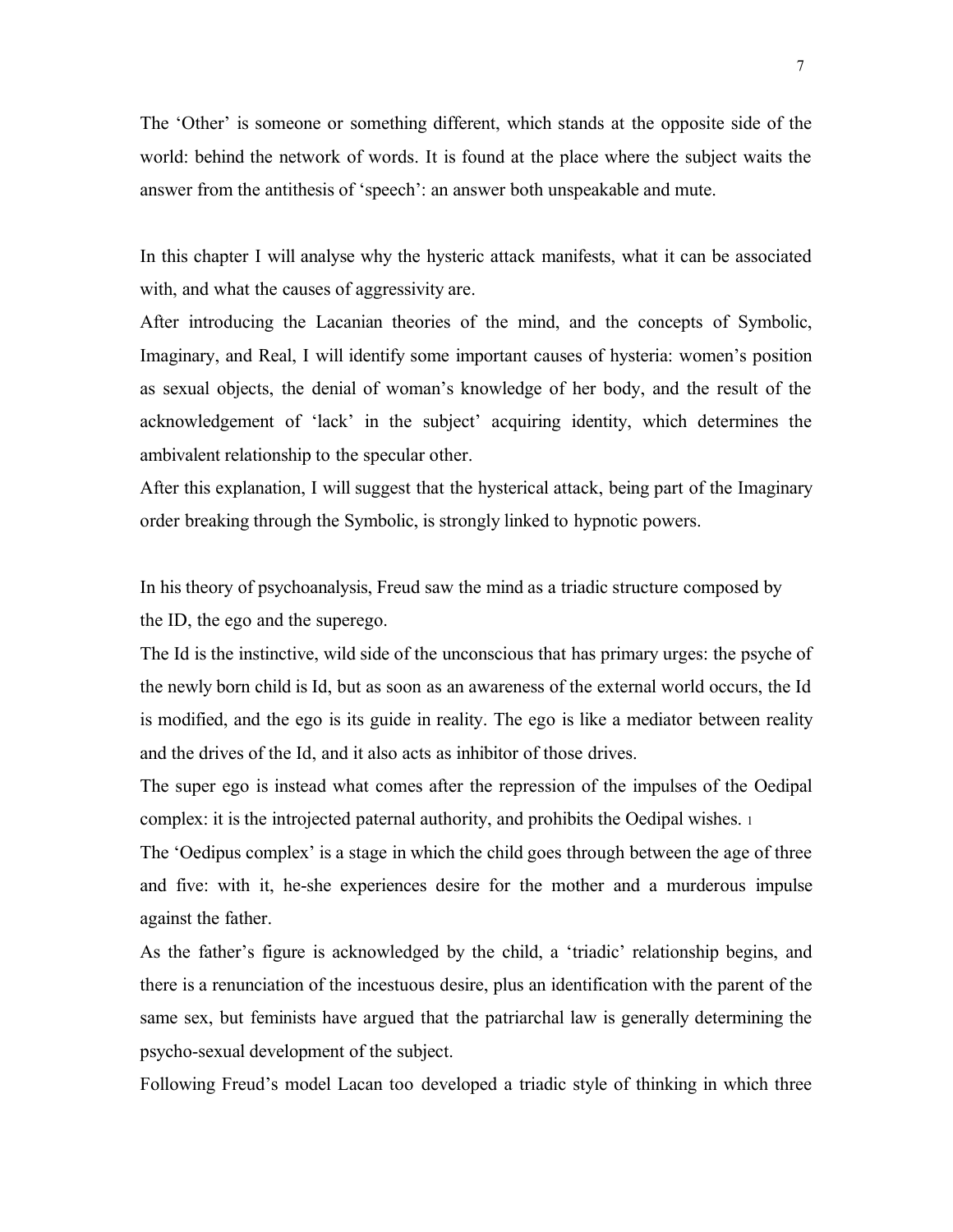orders come into play: Symbolic, Imaginary, and Real. <sup>2</sup>

As for Freud the super ego was functioning as the prohibitor of the Oedipal wishes, representing the paternal authority, Lacan attributed this function to the Symbolic order.

In order to understand his concept of the symbolic, we have to consider the idea, which Lacan took from Levi-Strauss, that the social world is structured by certain laws, that regulate the exchange of gifts.

According to Dylan Evans, this circuit of exchange, and the concept of gift are fundamental to the Lacanian Symbolic order, because since the most common form of exchange is communication itself, the exchange of words, and law and structure are unthinkable without language, the Symbolic is basically a linguistic dimension.

But for Lacan, language involves also imaginary, and real dimensions, with the difference that the symbolic dimension of language is that of the 'signifier' in which the elements are constituted purely "by virtue of their mutual differences". <sup>3</sup>

The expression of the hysterics with odd structures of thought is the fundamental reality which lies behind the symbolic chain of signifiers, and it is created by it as 'Other': the discourse of the unconscious.

Since the imprint of hysteria in Freud and Breuer's patients was the 'gap' into language, the difficulties the hysterics had to relate to the linguistic dimension was a fundamental refusal of the symbolic order.

For Lacan the Symbolic is the realm of culture, which is opposed to the imaginary order of nature. He suggests that the order of nature favours dual relationships, while the Symbolic is characterised by triadic structures, because the intersubjective relationship is always mediated by a third term: the 'Other'. <sup>4</sup>

This triadic relationship begins with the 'mirror stage'.

Elizabeth Wright's feminist reading of the Lacanian's mirror stage explains it this way: the child between six and eight months develops into a phase in which he-she recognises its own image and experiences the difference between the self and the mother. In this phase the 'dual' relationship with the mother becomes conflictual, and the fullness the child has experienced in this unity is interrupted by the intrusion of the father: the phallus.

The phallus represents the paternal authority and introduces a split between the mother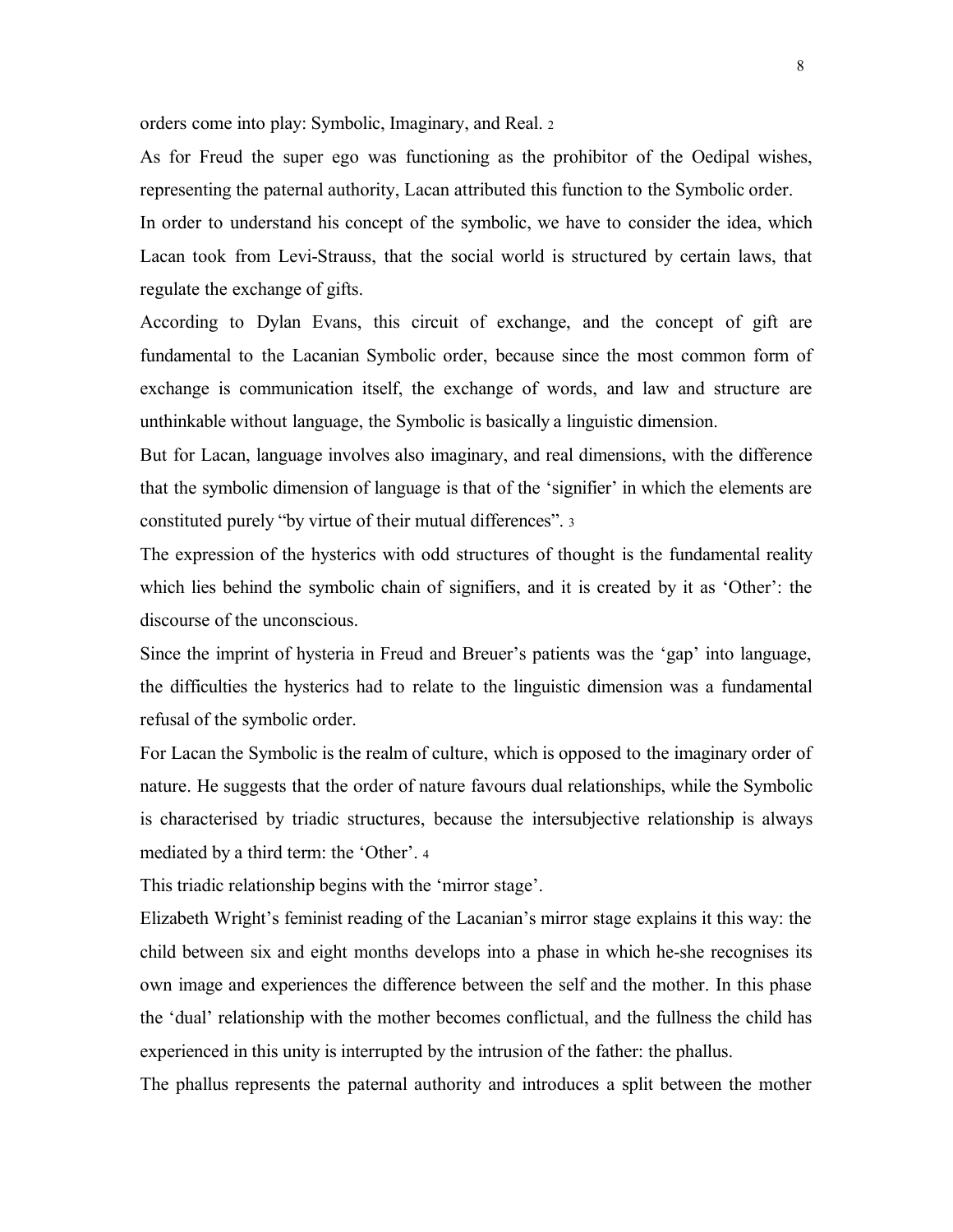and the child, starting the 'triadic' relationship.

The child, with the recognition of language and of the law of the father, begins to suppress the desire for the imaginary unity with the maternal, and recognises difference.

According to Lacan, the speaking subject therefore articulates identity: "I am", through a recognition of difference and loss. <sup>5</sup>

This is why the phallus signifies lack.

The Lacanian Symbolic is therefore intended as the realm of 'law' which regulates desire in the Oedipus complex, but also as the realm of absence and lack.

It is a universe of symbols not to be confused with the real, because symbols are only an illusion. For Lacan the Symbolic is not constituted bit by bit, but is whole: as soon as a symbol arrives there is a universe of symbols. The Symbolic and the Imaginary are completely diverse fields.

The Symbolic is determinant of subjectivity, and the Imaginary's realm of images and appearances is an effect of the Symbolic.

The Imaginary order, which on the contrary is the realm of fascination, seduction, illusion, image, imagination, deception, and lure, relates to the 'dual' relation between the ego and the specular image.

The ego is formed by its identification with the counterpart, and the ego and the counter part are interchangeable. But according to Lacan, the Imaginary order itself and the ego are both sites of a radical alienation, because whoever doesn't renounce to the Imaginary unity with the mother, and doesn't accept to link to the Symbolic network behind the imaginary relation, is subjected to psychosis.

The hysteric is alienated because it rejects the Symbolic, or better because is introduced into it only partially.

The dual relationship between ego and counterpart is essentially narcissistic, and, according to Lacan, narcissism is always accompanied by a certain aggressivity.

This is because in the mirror stage, the child between six and eight months, sees its reflection in the mirror, but this image and its wholeness do not correspond to the fragmented experience that he-she has of its body, so between the body which is still subject to the fragmentation of the drives, and its image there is a disparity which creates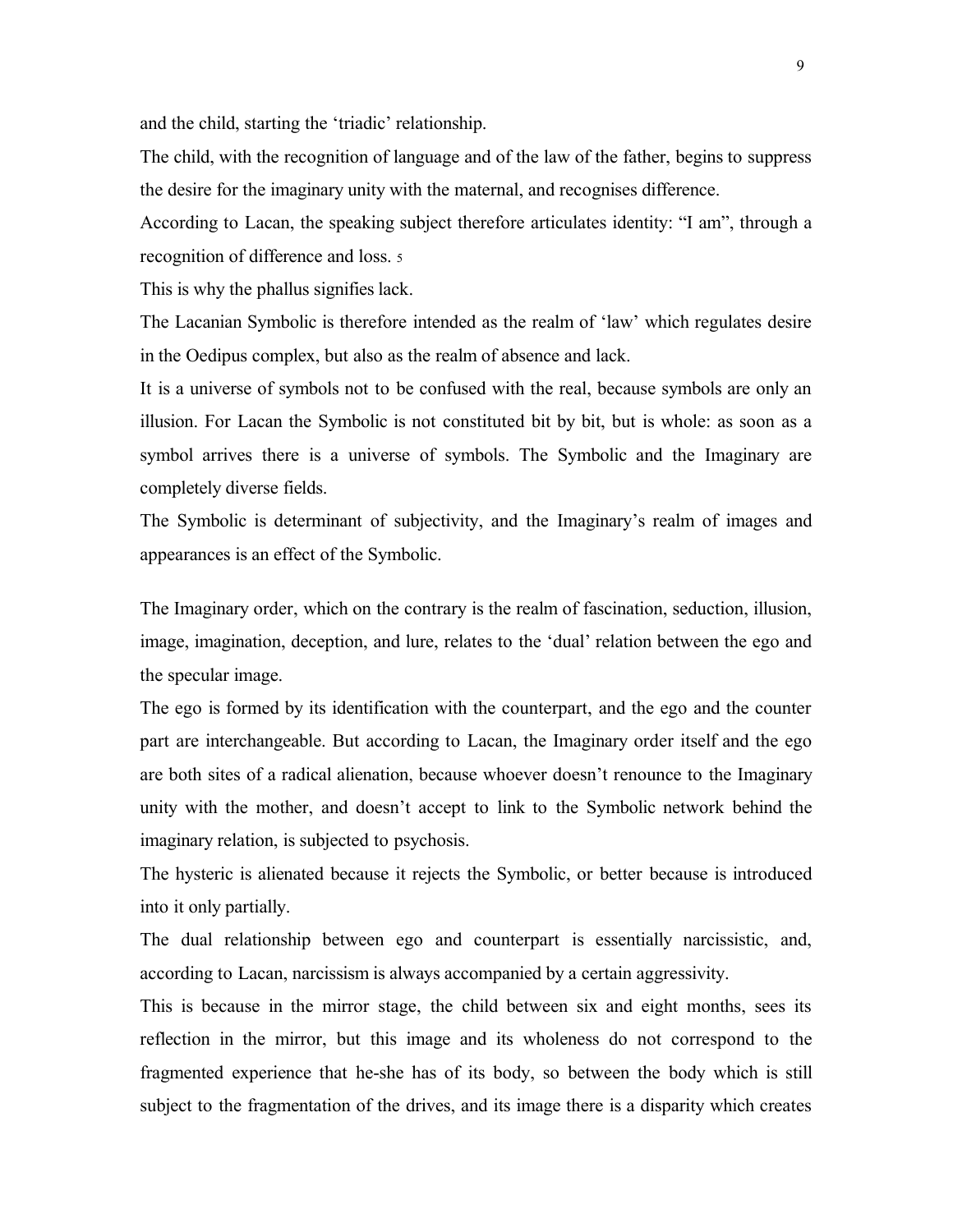tension.

For Lacan, even if the subject takes the specular image as the object of its desire, because narcissism implies self-love, and because the subject fundamentally wants to identify with a unified self in order to grow independent, this relation is ambivalent because this 'complete body' is in one way still foreign to the child, and different from the experience it has had of its body until now, so it is confronted with ambivalent feelings.

In fact, the narcissistic relation, for Lacan, implies both eroticism and aggressivity.

As Freud reports: "the subject that takes itself as it own object is fundamentally split". <sup>6</sup>

For Lacan the essential characteristic of narcissism is this fundamental ambivalence which he thinks will be at the base of every future form of identification.

The E. Wright's feminist interpretation of this theory, explains that the identification with the specular other, can therefore pass from the passional recognition of the subject in it, and its love for it, to the total hatred and desire to destroy it: "Either you or me". <sup>7</sup>

She says that when the relation stops at this stage it will take a dangerously aggressive form caused by libidinal drives, and it can manifest sadistically or masochistically.

I think that women usually manifest this aggressivity masochistically during the hysterical attack, because they attack their bodies and throw themselves against walls or floors.

The fact that narcissism involves self-love implies that the hysteric can love the self and be not sure of its sexual identity, but can also hate the self and turn the aggressivity against it with suicidal tendencies.

Thus, as Lacan points out, sometimes the Imaginary's specular image has an hypnotic effect on the subject, and some others it has a destructive effect.

If we consider the hypnotic aspect of the Imaginary order, its major illusions are those of wholeness, synthesis, autonomy, duality, and above all similarity, and this makes the imaginary be a world of surface appearances, which are deceptive phenomena: the 'affects'.

The imaginary order therefore has the power to captivate the subject, and trap it into the spell of its images causing fixation.

Lacan considers this order a site of radical alienation, because it excludes the subject from the Symbolic determining its loss of rationality and language, but I think that people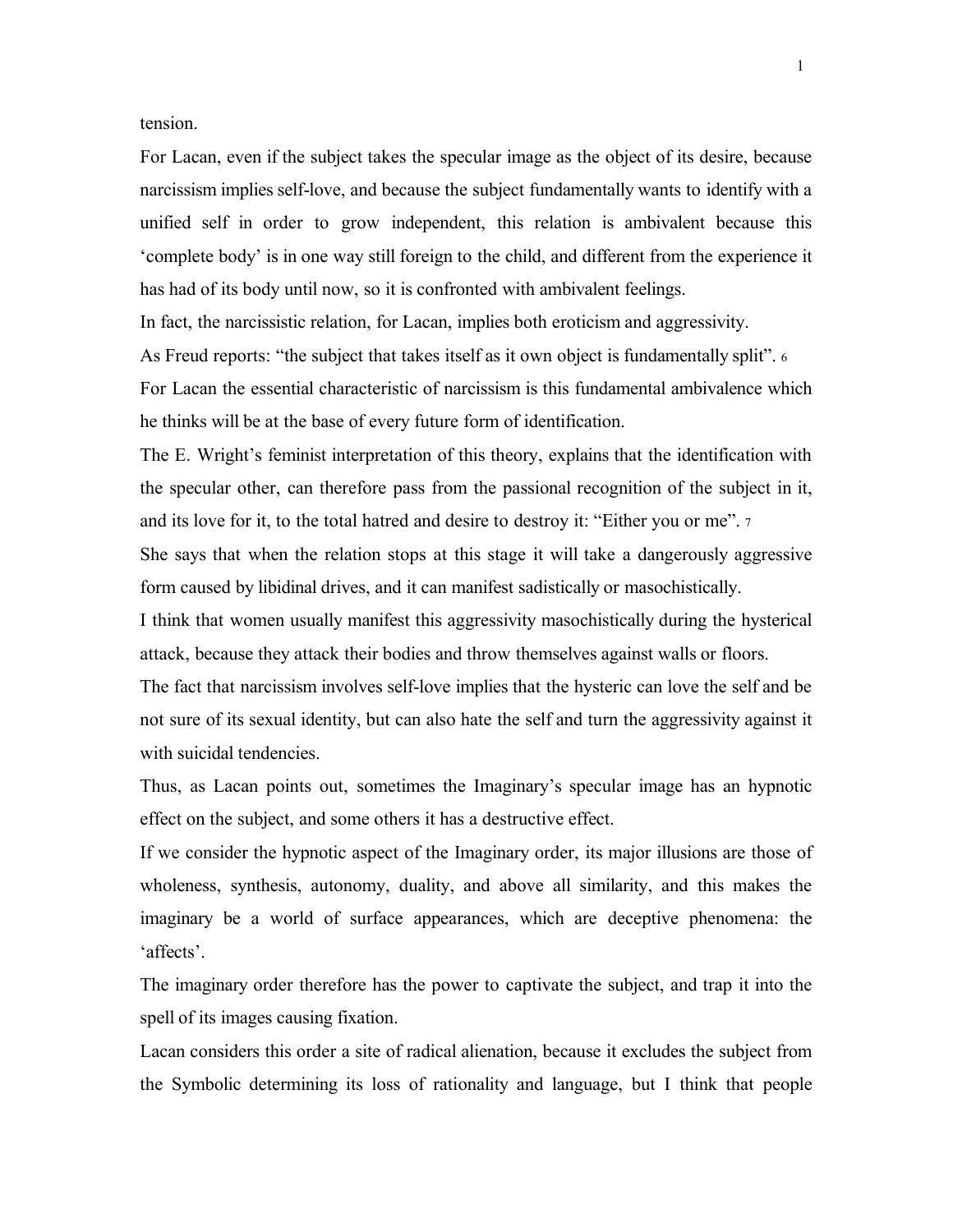trapped into this order have only a different way of expressing themselves, a and it is interesting to explore their language as, in my previous section, Breuer was doing, in trying to understand Anna O.'s verbalisations.

In fact, as Lacan continues, the Imaginary doesn't lack in structure, it is always already structured by the Symbolic order, and it also involves a linguistic dimension, which is instead characterised by the 'signified' and 'signification', rather than by the 'signifier'.

For Lacan, language, in its Imaginary aspects is inverted and distorted: this distortion is the discourse of the 'Other', and this explains Anna O.'s way of communicating with a mixture of languages, and her irrational incoherence.

Anna O. and Dora who ended up in psychoanalytic therapy, were refusing the Symbolic 'triadic' structure, and were trying to express themselves with the language of the unconscious: but in patriarchal society their attempt to communicate and gain credibility always failed because their language couldn't be understood or accepted.

On the contrary, patriarchy, at the time of Freud, considered hysteria to be threatening, disrupting, and couldn't answer to it in any other way than with coldness and mistrust.

Moreover this mistrust was often accompanied by men's way of taking the female hysterics as "sexual objects", and since they were in a position of knowing the female body more than the women themselves (because of their access to the discourse of science), they could use this 'knowledge' to master and control those bodies.

The observation under which the hysterics were placed, the 'look' under which they were exposed, was the first weapon with which men could enact their control over women: a powerful subjugation of women's idiosyncrasy.

I consider this voyeuristic approach towards the 'object of desire' as the trigger to the hysteric attack: in fact, according to Dylan Evans' explanation of the Lacanian theories: "the subject cannot bear to be taken as an 'object of desire', because the 'object of desire' is an object of exchange which has a secondary position in relation to the Symbolic" <sup>8</sup>, and to be in this position means to be ignored, and not to be believed when trying to communicate, or to be taken seriously.

This demonstrates the fact that Dora felt as if she was being sold by her father in exchange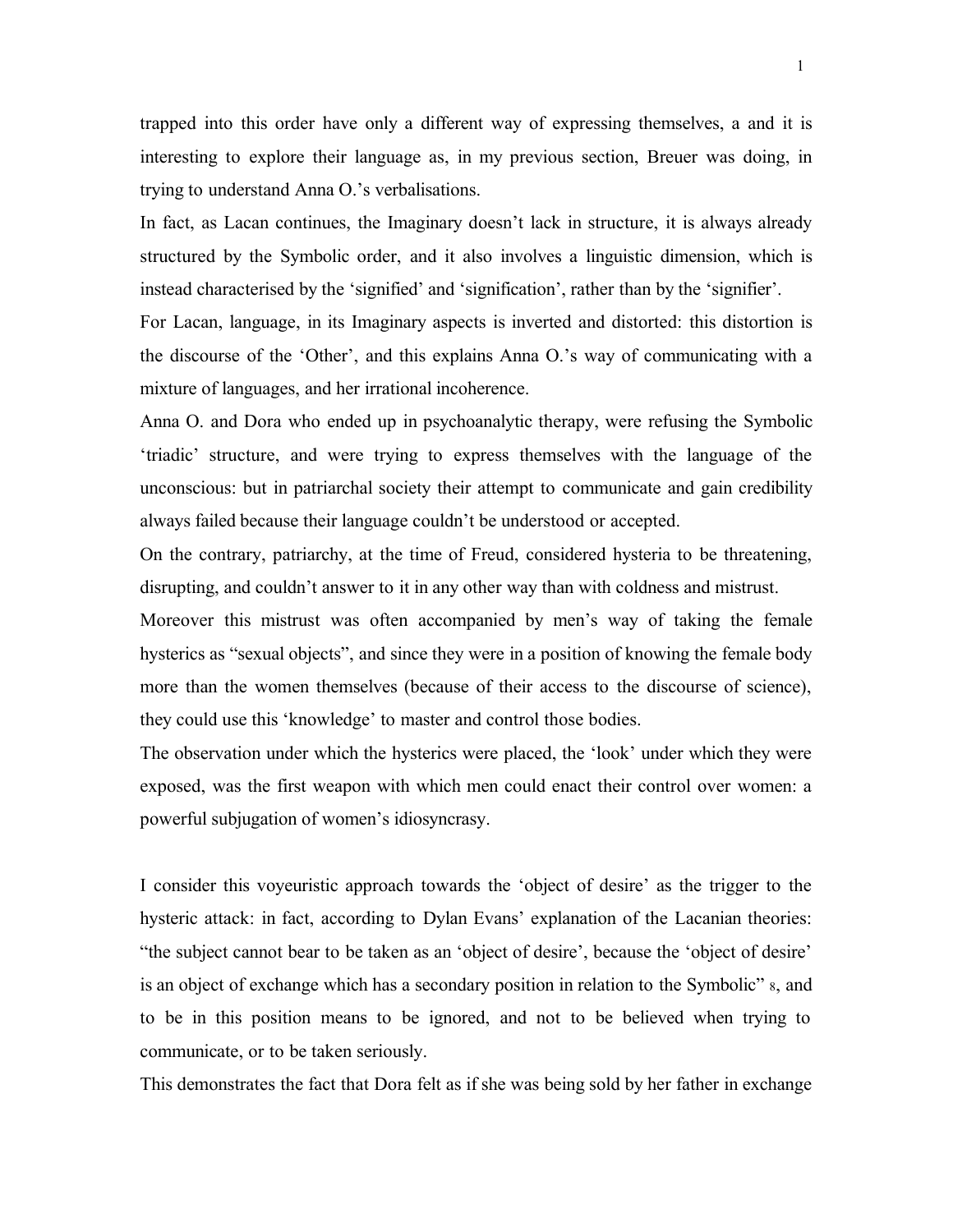with the woman with which he was having an affair, to his friend Herr K.

Dora experienced a sense of frustration in being considered just an object of exchange, and being ignored as a subject with thoughts and feelings. Her negation of the Symbolic order implied the refusal of being part of it just as an object of exchange and nothing more.

Furthermore, again in Dylan's interpretation, this exchange would revive the 'wound of privation', the loss of the 'specular image' on which the subjects originally identified:

it would mean being taken away from it again, in a painful separation, and aggressivity would fling to the surface.

According to Lacan anybody can be in this position of subordination in respect to the Symbolic, also male hysterics: he calls it the 'feminine position'.

However, as Cixous suggests, another reason why the hysteric attack appears is due to patriarchy's constant denial of woman's access to her own pleasure, and to the general knowledge of her body: hysteria explodes to project outside the repressed female sexuality.

According to Kristeva, in patriarchal society woman never gets to know her body in a complete way: as Lacan argues, being there no symbolisation of woman's sex as such, no feminine equivalent to the highly prevalent symbol provided by the phallus (while masculinity is self evident, given; femininity is a zone of mystery), this dissymmetry forces woman to identify with the father through the Oedipus complex.

But he says that this identification is problematic: she has to take the image of a member of the other sex as its basis, and by doing so she denies an important part of herself, which would be known through the identification with the mother.

However the girl child usually refuses to identify with the mother, because this figure has a secondary relationship to the symbolic, a subordinate social position, and also implies 'abjection'.

As Kristeva suggests, this 'abjection' is experienced by the child in the first attempt to break away from the mother (the child fears that this body may engulf it again), so the maternal body becomes a site of conflicting desires. <sup>9</sup>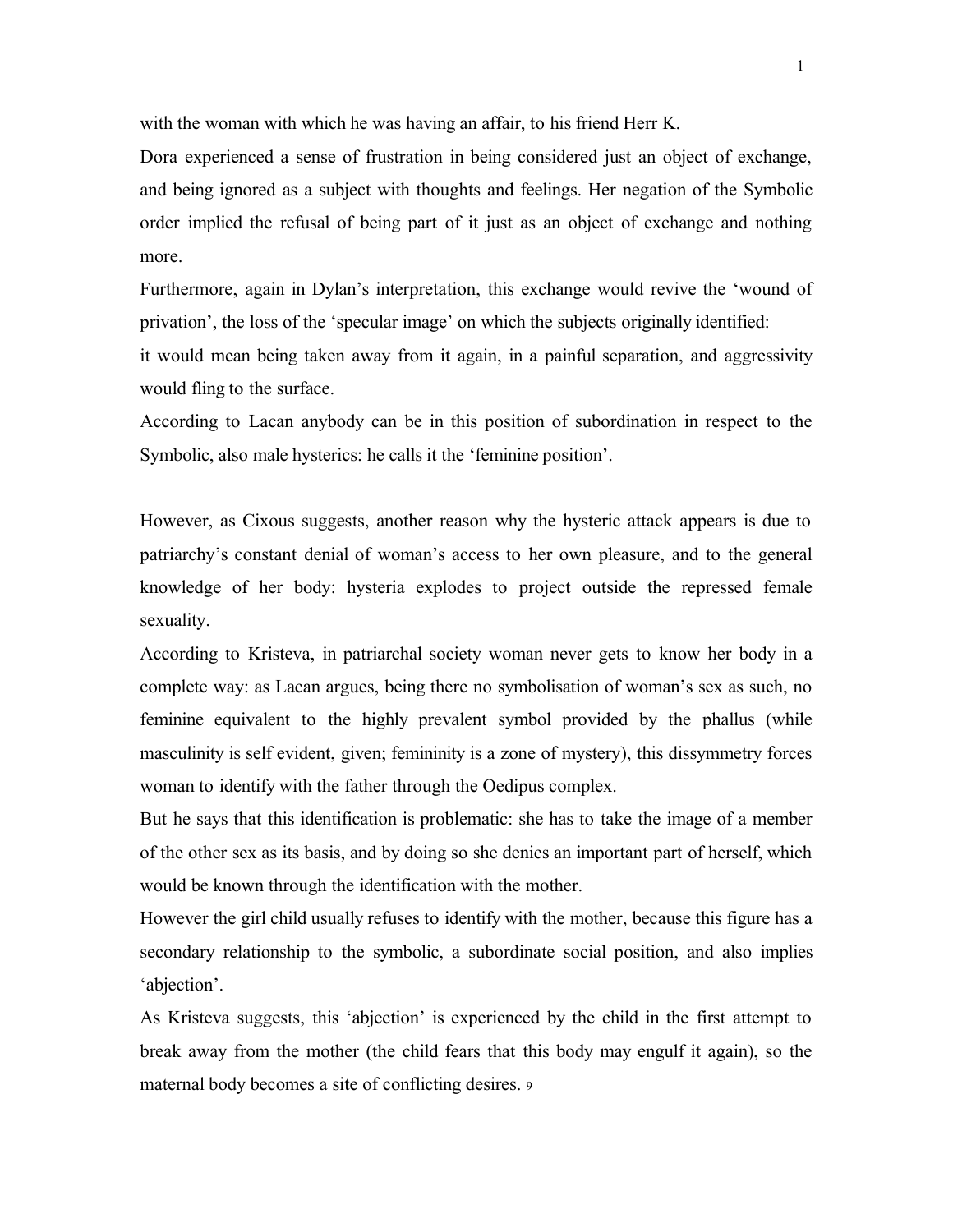She argues that women brought up in patriarchal society, because they identify with the father, avoid their femininity all together, and develop only their phallic nature (woman's sexuality is both vaginal and phallic).

Kristeva thinks that these women are repressive towards feminine sexuality (the joissance) and never discover the 'vagina'. <sup>10</sup>

Access to her pleasure could imply for woman an understanding of her body, an affirmation of the self, and this would lead to freedom, a better relation to the symbolic, and the possible discovery of a feminine language.

As Lacan asserts, in the hysterical state woman's body becomes 'unsymbolized' in the world, or cut out from the symbolic, because of the impossibility of affirming itself with the appropriate language, and this state causes her aggressivity.

The hysteric attack, in its different ways of manifesting, most often brings with itself an exploding violence: in my experience of it, the subject can throw objects away, and break wooden doors or glass with a force which is double than the one the subject would have in a calm state.

This force is a mysterious power, older than we might think, and, since the Imaginary order from which hysteria is generated is a world of illusion and deception, this power is also hypnotic and 'magic'.

I find that this mysterious power is strongly linked to the women who in the Middle Ages were practising sorcery, and that, for some reasons, have been persecuted.

In fact, it can be said that women hysterics and women magicians belong to the same type of person.

The characteristics of the hysterical symptoms are to be compared to a possessed body, which contracts itself, spasmodically twisting itself, and turning, confirming the Lacanian thories of the subject's ambivalent feelings in relation to the self, and to the specular image, that were determining tension.

The extraordinary strenght that the subject may acquire during the hysteric attack is another reason why the hysterics must be associated with people possessing magical powers.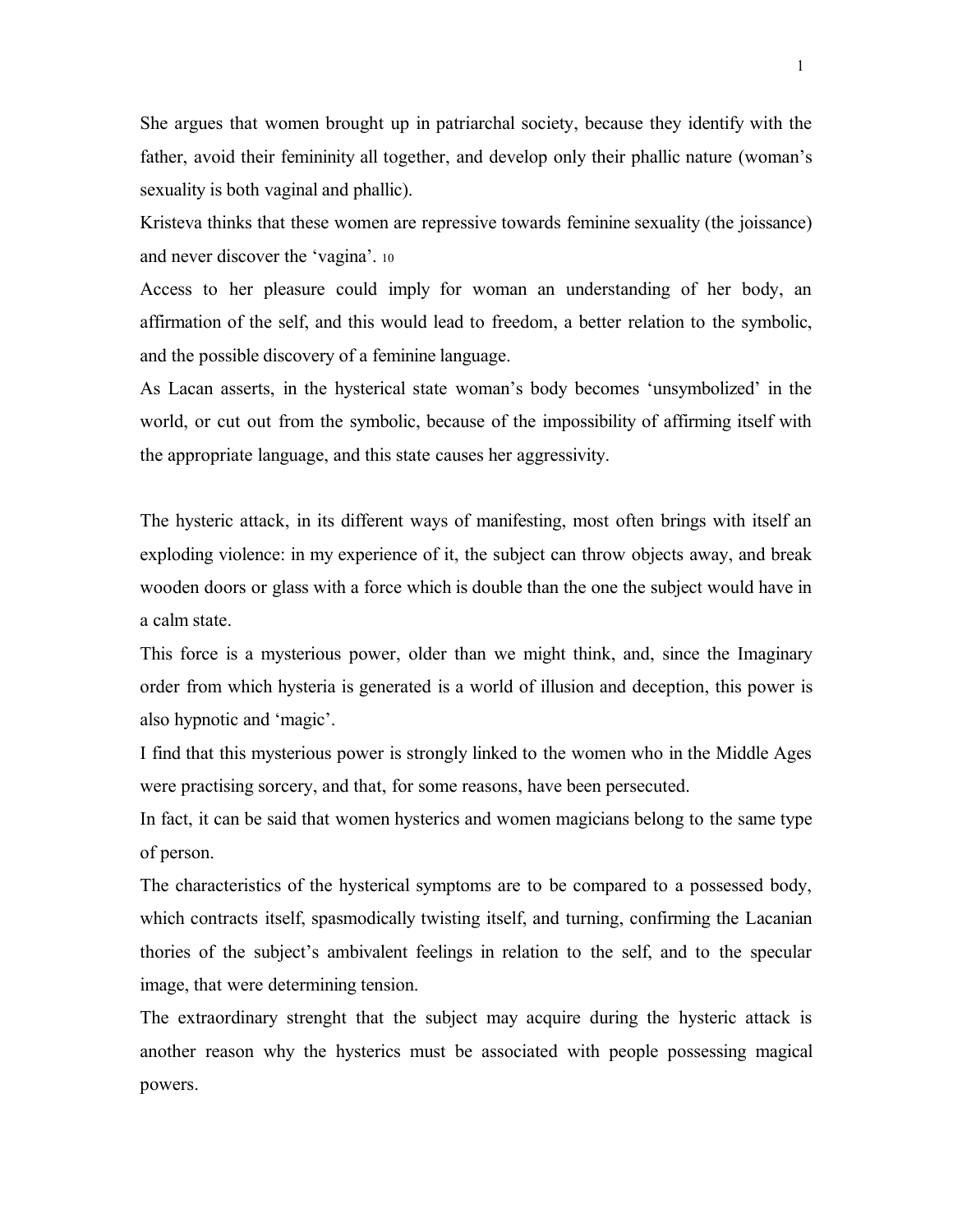This unexplored power which lies within the body (the female body), can only be known if paying more attention to that instinctive side of humans, and explore the world behind the Symbolic.

The Symbolic, in fact, being a linguistic dimension, is associated with the 'word of God' of monotheism and Christianity, which has prohibited the feminine realm of nature associated with the Imaginary, and has put it in the territory of the devil. That is why the sorceresses were persecuted and considered evil.

Kristeva's interpretation of the myth of Adam and Eve outlines very well the reasons for women's exclusion from the Symbolic in patriarchal society, and the association of the serpent with female sexuality.

In my next section, before looking at the witches' magical powers connected to a series of concepts (Imaginary order, feminine sexuality, hysteria, the Devil, the spectacle), I want to find out more about the 'law of the father', and why it has feared and persecuted women. The existence of the patriarchal society discovered in Elaine Showalter's account of hysterics has an origin, and feminist discourse has picked on this 'order' to explain some of the reasons for women's oppression.

## **The law of the father.**

In this chapter I will present Kristeva's discussion of the myth of Adam and Eve, and her analysis of the reason for Eve' guilt in discovering the 'tree of life', and in talking to the serpent.

This argument exposes the 'law of the father', associated with the Lacanian Symbolic order of exchange and language, as having a basic dividing function, which creates difference, and which feminist discourse has criticised as being the fundamental cause for women's exclusion from the social world.

If, according to Lacan, the Symbolic is the realm of exchange, and since the most common form of exchange is communication itself, the exchange of words, then we can assume that language and the Symbolic, because of their opposition to nature and the Imaginary, are associated with the patriarchal world, or better, this world has a 'grip' on them.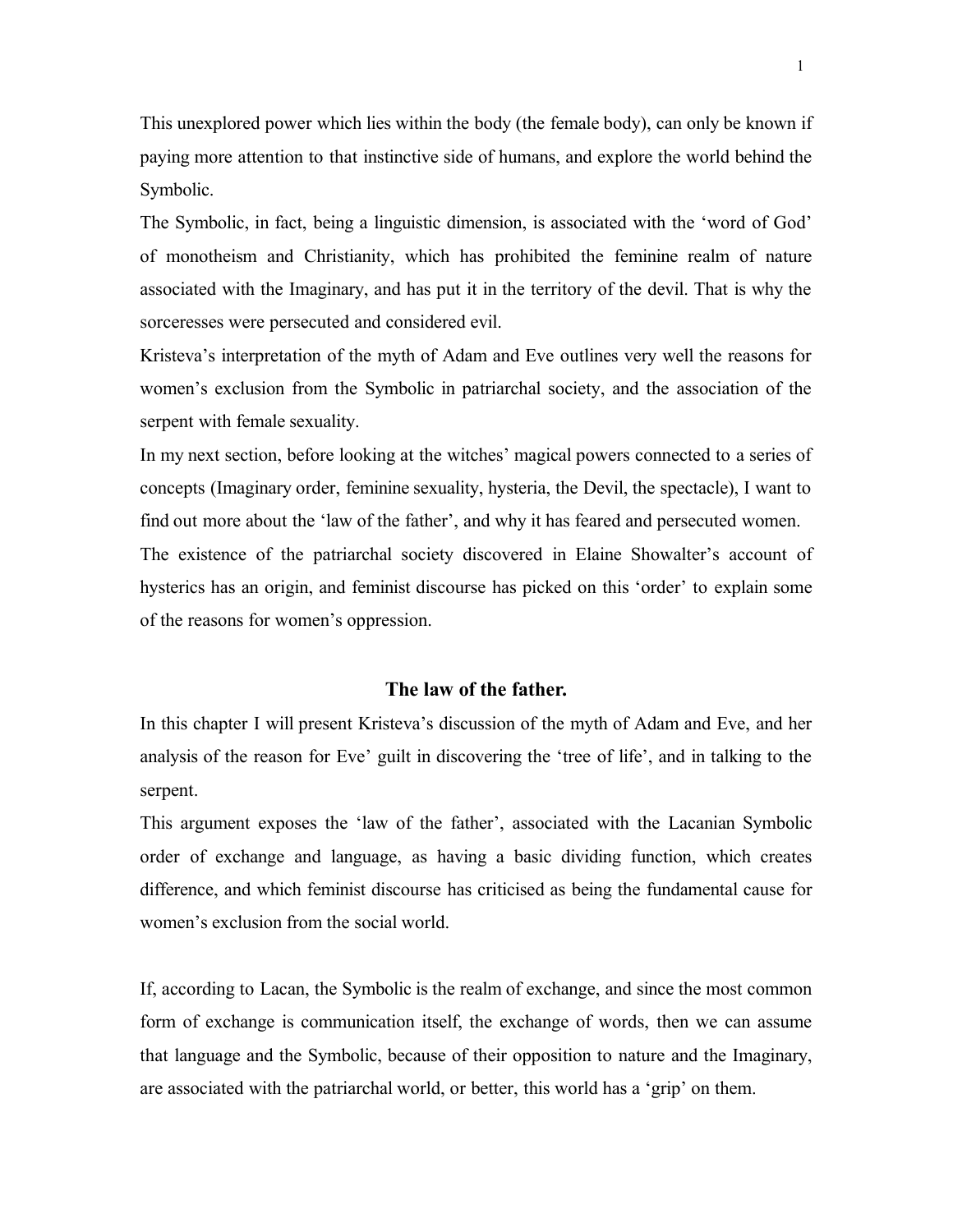The Symbolic is the realm of signifiers: the 'signifier' is a 'symbol', a 'word' that names an object, while the object itself and its meaning is the 'signified'.

The symbols or words naming the objects are fundamentally dividing these objects one from the other, so they are perceived as different from each other, and exist only in virtue of their differences. When the subject makes these distinctions, it is entering its 'Oedipal phase', in which it stops seeing the world as 'undifferentiated' (as if all its objects were one with the earth), like he-she used to be in the maternal womb, and acknowledges the Symbolic and difference.

These symbolic divisions determine also the distinction between masculine and feminine, and feminists have argued that in our society it is this distinction which excludes women from the Symbolic order, keeps them latched to the Imaginary, and classifies them as 'Other', which fundamentally means 'different'.

If women were to enter the Symbolic, then the distinction between the sexes had to loosen up in favour of the inclusion in one subject of both 'masculine' and 'feminine' elements. In fact woman can also be phallic as I suggested in my previous section.

Why have women been excluded from the Symbolic order?

In Kristeva's interpretation of the bible is explained why woman has been excluded from knowledge and why this was so important for patriarchy.

As she explains, the development of Judaism was the victory of patriarchal monotheism over an earlier, maternal and fertility-oriented religion. <sup>1</sup>

She analyses the bible in order to understand what is implied in monotheism, and its consequences for women who have found themselves reduced to the silent role of the 'Other' of the Symbolic order.

The bible more or less begins like this: 'In principle was the 'Word'.

The 'word' is associated with God, he is the one who created the earth by dividing all its different elements and creatures: the earth from the sky, light from darkness, man from woman, creatures from the waters from creatures from the air etc.

Long before the establishment of the people of Israel, northern Semites worshipped maternal divinities: this kind of worshipping implied that 'the earth' was rather the creator of all the creatures, without any preceding 'masculine' element at its foundation.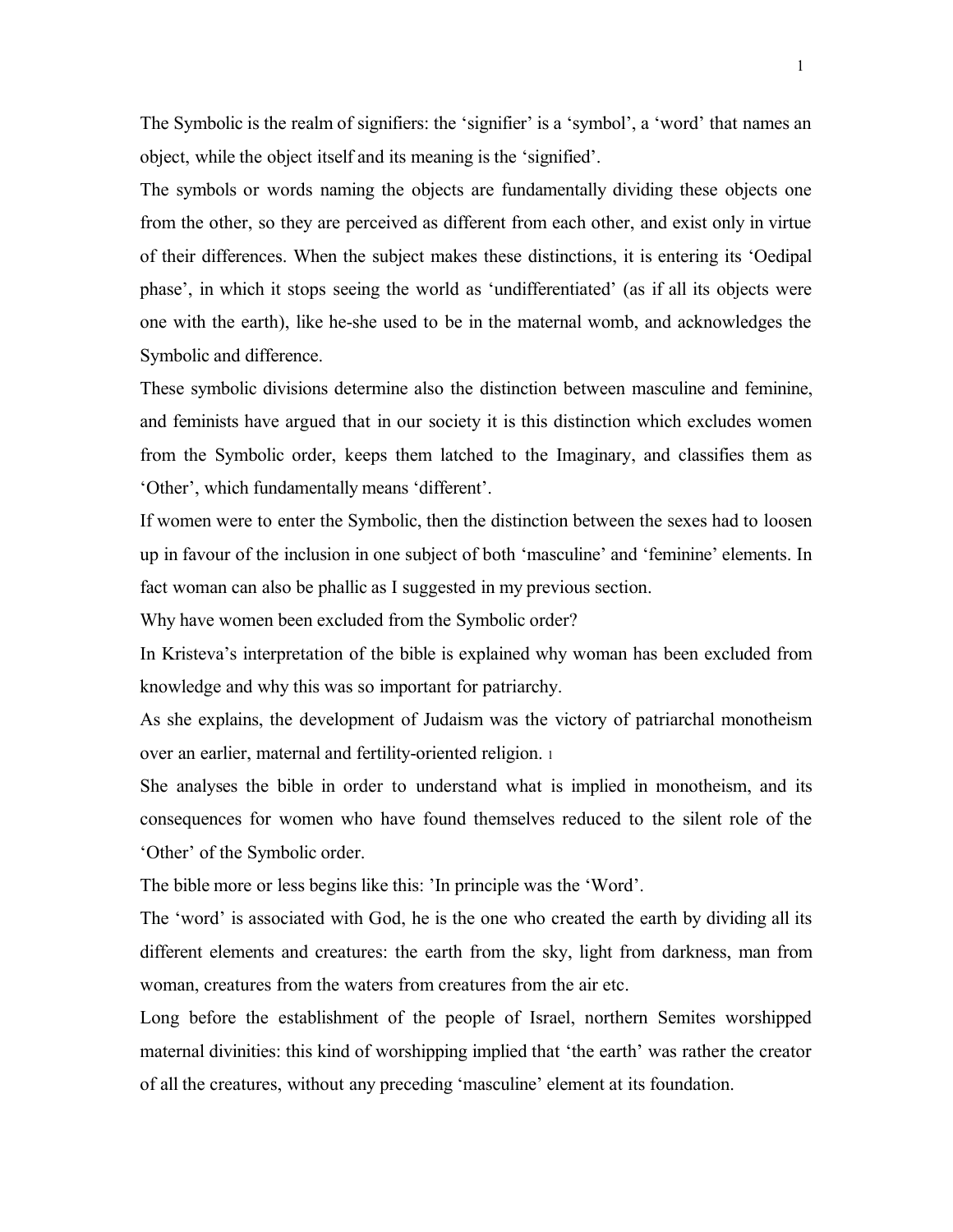The discovery of monotheistic religion from one group of shepherds in the region of the desert provided them the hope to preserve their species, which was destined to be dispersed and assimilated into other agrarian communities.

Kristeva argues that the very means of monotheism is to radically separate the sexes.

This can be explained in this way: men and women should be totally different from each other: man should be 'man', and woman should be 'woman', in the sense that any sort of masculine element in women and feminine element in men are negated, and feared.

With this, we can understand how something like homosexuality is totally abhorred from monotheistic religion, and, as we know, from Christianity.

This kind of separation, Kristeva continues, is indispensable, otherwise the woman's body which is considered polimorphic, multi-orgasmic ("woman's capacity for multiple orgasm indicates that she has the potential to attain something more than Total, something extra, abundance and waste, a cultural throwaway" <sup>2</sup>), and which has no aim other than the one of pleasing itself, and procreating infinitely without any law, would have made impossible the isolation of the 'law of the father', and this guarantor of the 'ideal interests' of the community wouldn't succeed in the salvation, and division of its species, and wouldn't prevent the specie's dispersal into 'others'.

That is why Kristeva says that monotheism corresponds to the function of human symbolism which is a dividing function, and it represents the 'paternal'.

Woman is required to be excluded from the 'Word', from the Symbolic, and from power, in order for the patrilinear legislating principle to preserve 'procreation' which it considers a social value.

In order to procreate, to continue the species, woman has to obey to this 'law of the father'; she has to create generation, and doesn't have to disperse herself and her gifts in a disorderly way into the world.

This exclusion from knowledge and power is outlined very well in the relationship between Eve and the serpent, which Kristeva outlines, and which introduces us to the "female realm" and its position in relation to God.

According to Kristeva, God puts enmity between man and woman: the 'prohibition' (the prohibition is fundamentally also a 'division').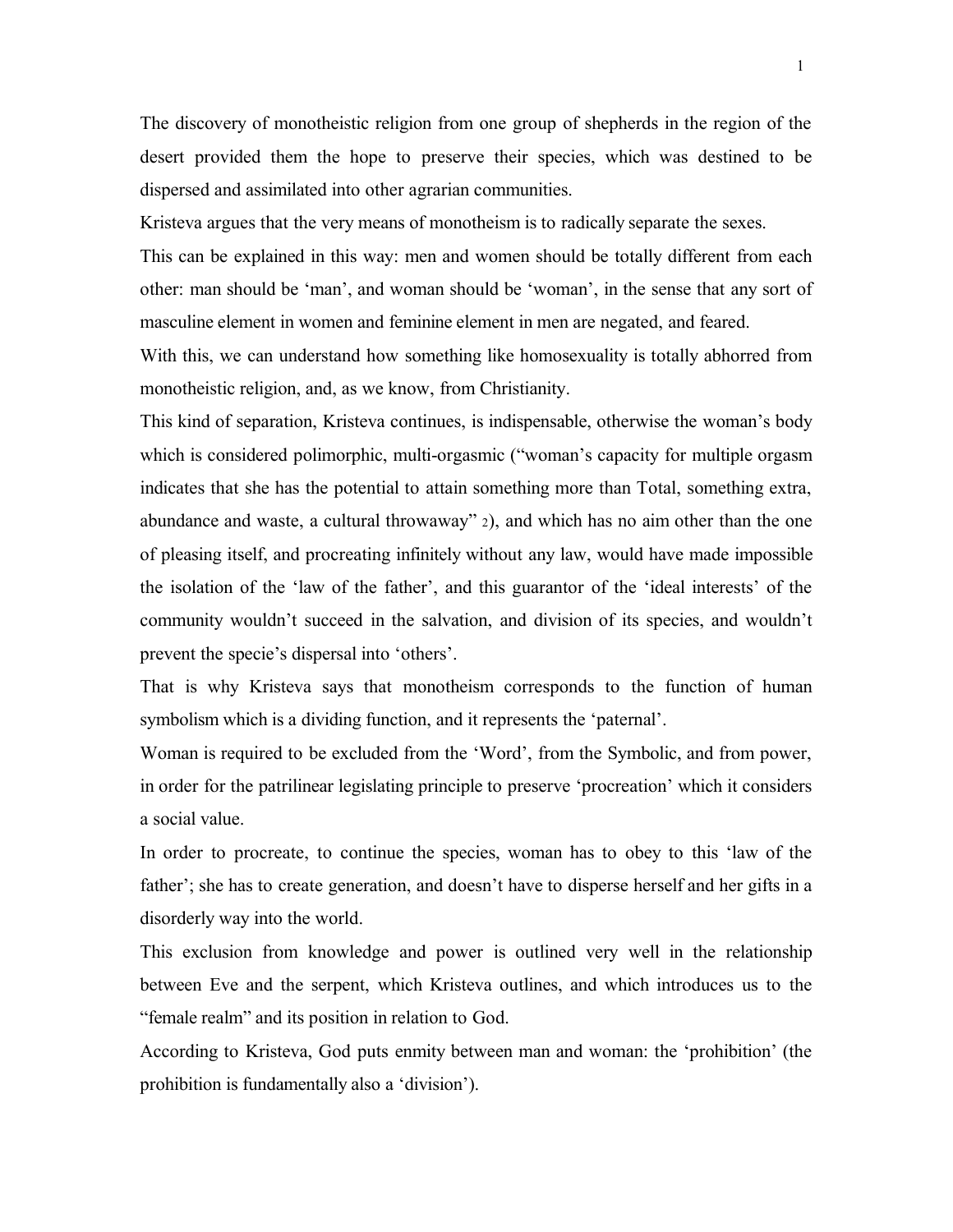The serpent is that which, in God or in Adam, remains beyond or outside the sublimation of the 'Word' (the Symbolic) <sup>3</sup>.

The serpent is Adam's desire to transgress God's prohibition, and it is tempting Eve for first, because she has no relationship with the 'Word' (the Symbolic), but only with its natural 'beyond', its opposite, the Imaginary order.

The serpent stands for the carnal, animal sense that introduces into the rational mind: whenever this sense hints at something, tries to break the rational discourse for the only purpose of self-enjoyment, woman is the first to be addressed, so she has the power to corrupt man to its logic, being closer to the borders of the Symbolic, and in this lies her guilt, the guilt religion or society always attributes to her when she tries to think with her own 'mind', and empower herself. <sup>4</sup>

So the threat of dismantling the Symbolic structure and bringing man into the imaginary world is the reason why woman should be excluded from the 'Word'.

She is made guilty for tempting, seducing, attacking, and reversing the order. <sup>5</sup>

But as Cixous writes, the repression of women's power of seduction enacted by monotheism has not been totally successful, because women have inherited in their bodies the ancient world of maternal worshipping which was outside of the 'law of the father', and their power and knowledge have not died.

Hysteria is no less than the outburst of that infinite power and pleasure proper to woman's sexuality that has only turned inwards, and become destructive, but is yet still alive.

#### **The witches, the mad, and the spectacle: Carrie.**

As I introduced in my chapter on the Lacanian theories, there is a strong link between the hysterics and those women who, during the Middle Ages, were called 'witches'. Their similarity consists in their being both behind the 'Law of the father' of which I talked about in my previous chapter, and in the fact that the hysteric belongs to the Lacanian Imaginary, which is a world of illusion and deception very close to the magic powers of the witches.

The hysteric attack unleashes a power close to magic, because in that state the subject gains an extraordinary strength.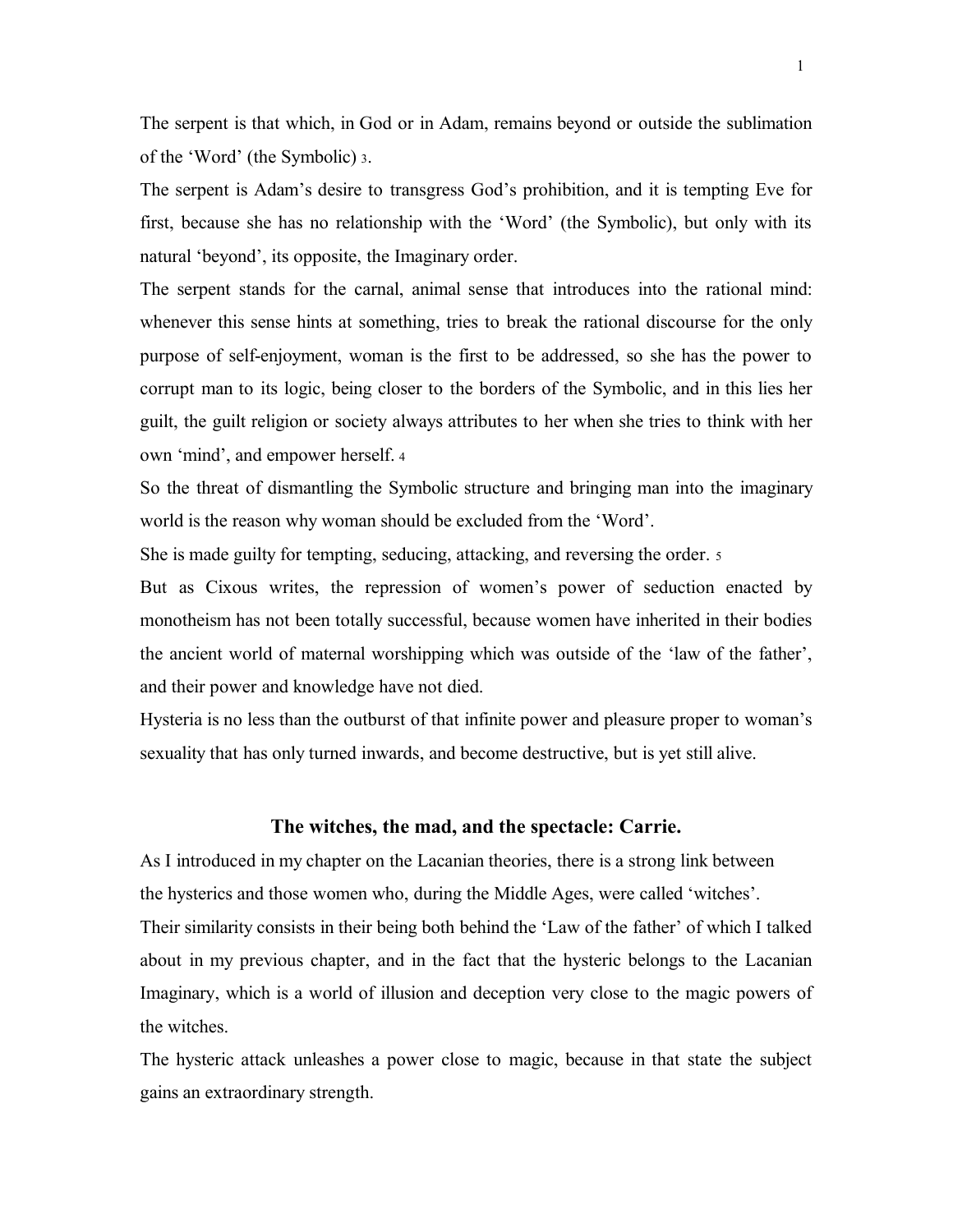Actually the sorceresses that were persecuted for centuries, were nothing other than women with hysterical symptoms who were behaving in a strange way, behind, or outside rationality.

In this section I am going to briefly introduce the history of the witches and the reasons for their association with the Devil of Christianity, and female sexuality, which lead to persecution. After that I am going to follow Cixous' argument on the function of hysteria in society: a remarkable interpretation of the Lacanian theory of the Imaginary as structured into the Symbolic system, which uncovers the function of the hysterics and the 'mad' in society.

To support these theories I will look at Bryan De Palma's film Carrie, which stages a witch.

A key point of my argument will be the connection of Carrie's guilt with the myth of Eve, delineated in the chapter of the 'law of the father', in which Kristeva exposed the patriarchal construction of woman as an agent of sin.

From there I will pass on analysing Carrie's position as a scapegoat which is similar to the witch and the hysterics' fate, and their being connected with the relegation and the representation of woman in various forms of spectacle and in cinema (the spectacle of sacrifice, the medical spectacle, and the spectacle of the fetish).

I will associate the patriarchal oppression of women with voyeurism, and conclude with Cixous' suggestions about the language of hysteria as having two ways of manifesting: the 'trapped spectacle', and the 'Sabbath'.

In Penelope Shuttle and Peter Redgrove's book on this subject, I found that the witches' magical, terrifying powers came from their menstrual blood. <sup>1</sup>

These two writers explain that witchcraft was the natural craft of women, and the subjective experience of the menstrual cycle: women could come to their proper powers by understanding their menstrual cycles, and men have always denigrated these cycles because they feared those powers.

Christianity in the  $15<sup>th</sup>$  century considered sorcery as domain of the Devil, and identified women with sin, calling them: the 'Devil's Gate'. <sup>2</sup>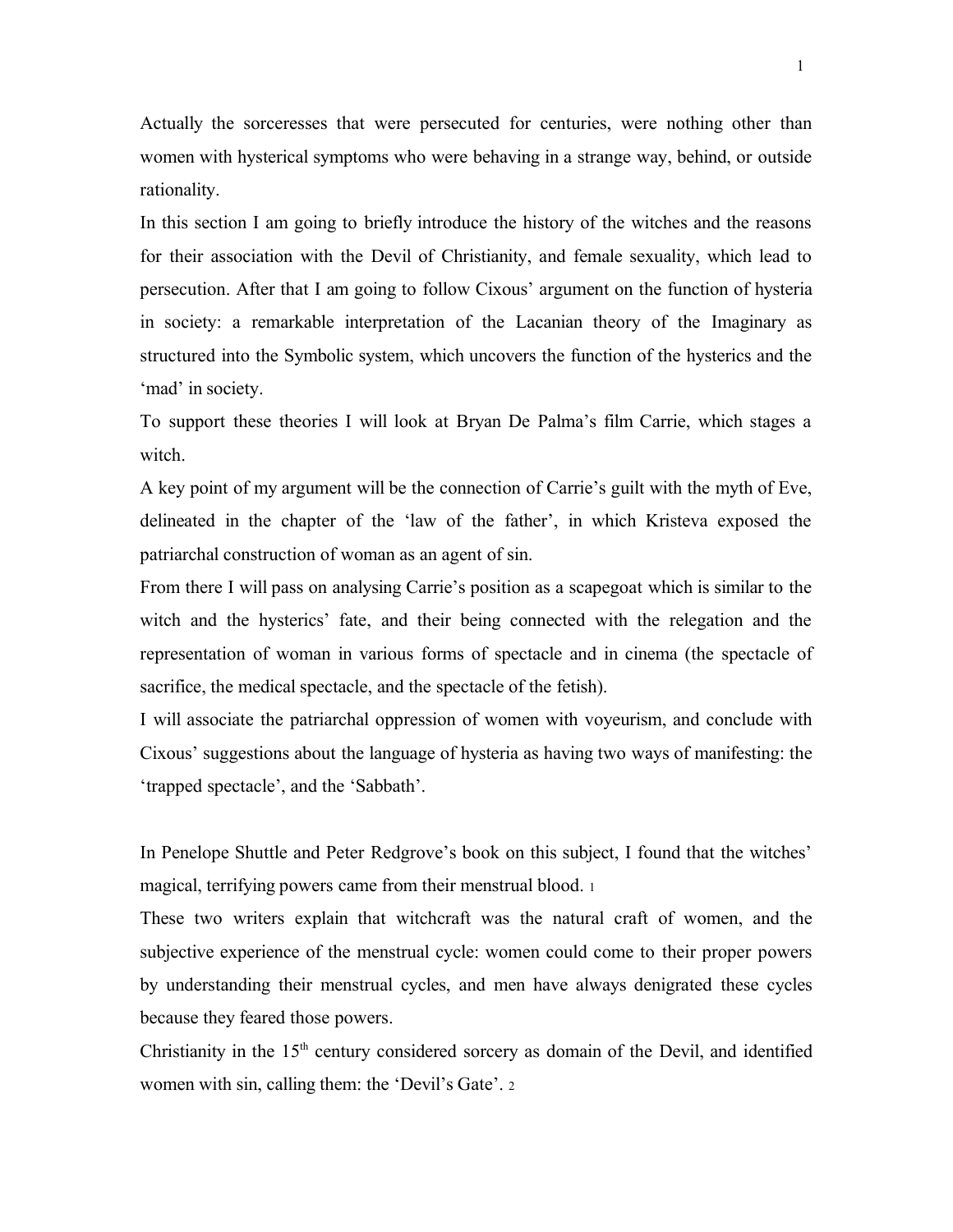The witch hunters were representatives of a theology that satanised sexuality as such, and since they equated woman with sexuality, they seeked to destroy the female sex in order to eliminate wicked sexuality, in favour of a men-ruled Christian world.

In 1484 Pope Innocent VIII authorised two Dominicians, H. Kramer, and J. Sprenger, to write the 'Malleus Maleficarum': an inquisitor's manual for witch prosecution.

This book was responsible for nine million deaths from 1484 to the end of the seventeenth century. Some of the people who were burned were men, but it was chiefly a genocide since the proportion of women to men executed was a hundred to one.

Women were burned for exercising their natural crafts of midwifery, hypnotism, healing, dowsing, dream-study, and sexual fulfilment.

According to the Malleus, "women were those of God's creatures who were liable to this recurring disease and sin of witchcraft", because they had certain characteristics that made them susceptible: "they were more credulous, more impressionable than men, and more ready to receive the influence of a disembodied spirit", that is why they should have been persecuted. <sup>3</sup>

Another reason for persecution was the fact that they were unable to conceal from their fellow-women "those things which by evil arts they know": their knowledge about sexuality. <sup>4</sup>

Thus, witchcraft came from carnal lust, "which in women is insatiable". 5

The Devil of the witches, according to P. Shuttle and P. Redgrove, was their menstruating vagina, and the vagina was associated with the Devil, because the shape of the womb is similar to a "wise-goat head" bent forward, and its "magnificent sweeping horns" are the Fallopian tubes. <sup>6</sup>

It is well known that the goat's head is a satanic symbol.

In the Middle Ages the witch was said to be a woman which was collaborating with the Devil, and the most common form of this alliance was actually her having intercourse with the Devil: she was bond to him by a pact or a contract.

Since the pact is usually signed in blood, when a woman's menstruation comes, the pact is signed.

According to P. Shuttle and P. Redgrove, the fallen angel, due to his association with the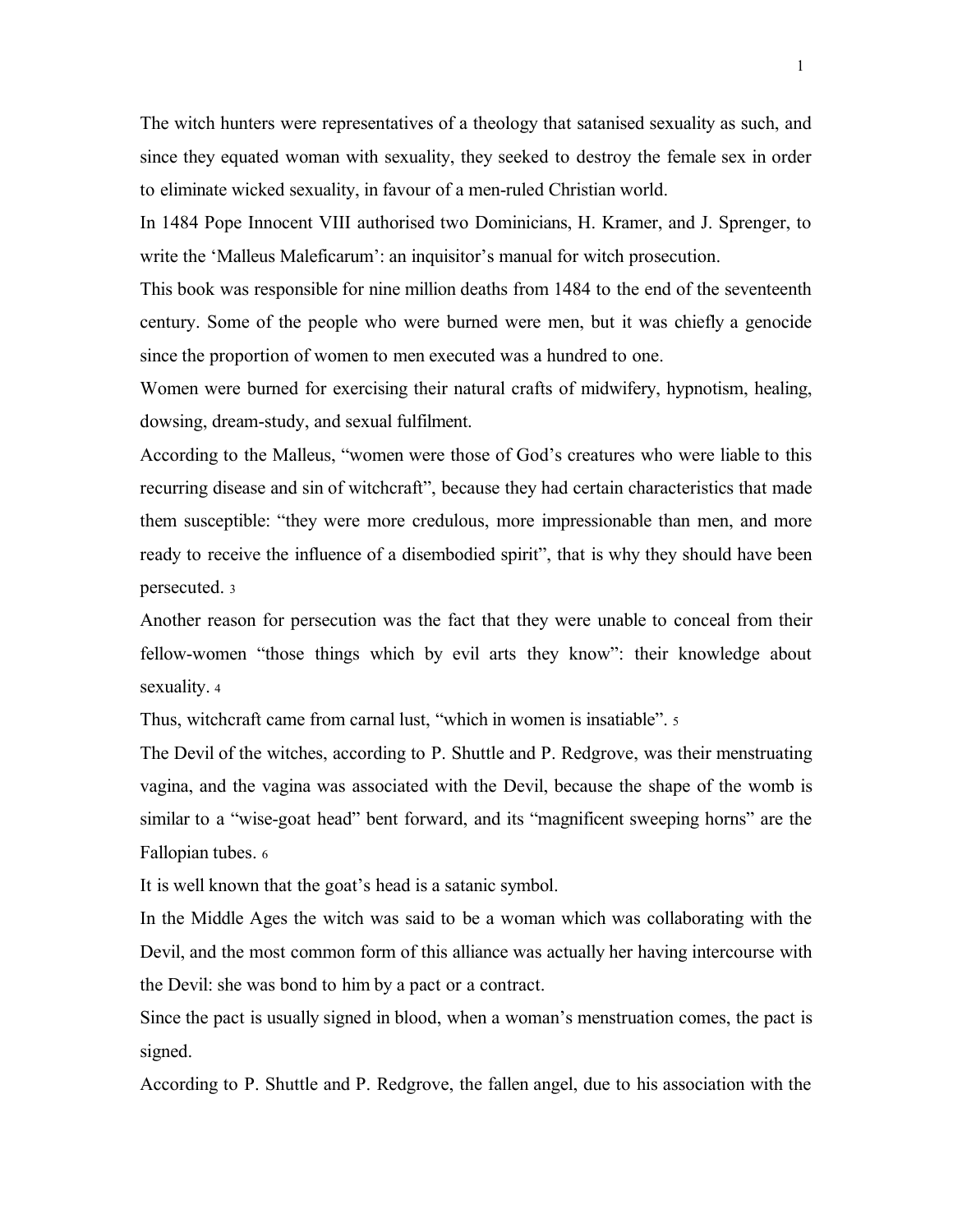woman's womb, could be an image of woman sexuality: the element that deflowers her from within.

In the Malleus Maleficarum there were details on how to identify a witch: an extra nipple somewhere on the body was the sign, and when women were arrested, they were stripped, shaved, and searched (often publicly) for this nipple. 7

When they were taken, after a while they confessed all sorts of absurd and impossible crimes, describing their dreams, the waves of their unconscious, to bring to an end their tortures.

As mentioned in my chapter on Kristeva's interpretation of the myth of Adam and Eve, starting with the teaching of the bible, that fear of woman's innate powers and body energy, linked to her sexuality, developed with Christianity into persecution and belief that it was the Devil's interference.

As Freud's patient, (Dora), broke boundaries, escaped the analysis putting an end to the patriarchal power, threatening the Lacanian Symbolic order, and its linguistic dimension associated with the 'Word of God', and threatening family life: so the witch was ambiguous, antiestablishment, a threat to Christianity, introducing disorder and 'evil' into every day life, and converting the space.

Her performing abortions, favouring non-conjugal love, and her healing practices were band from the Church and considered demoniac, to the point that it was necessary to eliminate them.

According to Cixous, both hysterics and sorceresses mark the end of a 'type': the sorceresses were burnt so that no ashes or atom of their bodies would be left in the world, and the hysterics, hidden by the family, never freed from it, were made disappear in the same way, and no trace of their existence would be left outside the family or the institutions in which they were locked.

Cixous argues that the family, the Church and the State (all the representatives of the patriarchal order) have tried to make this 'type' vanish forever.

But she concludes that the history of the witches and the hysterics is not over, because their magical power has been inherited in women's bodies, in their moods, in their periods,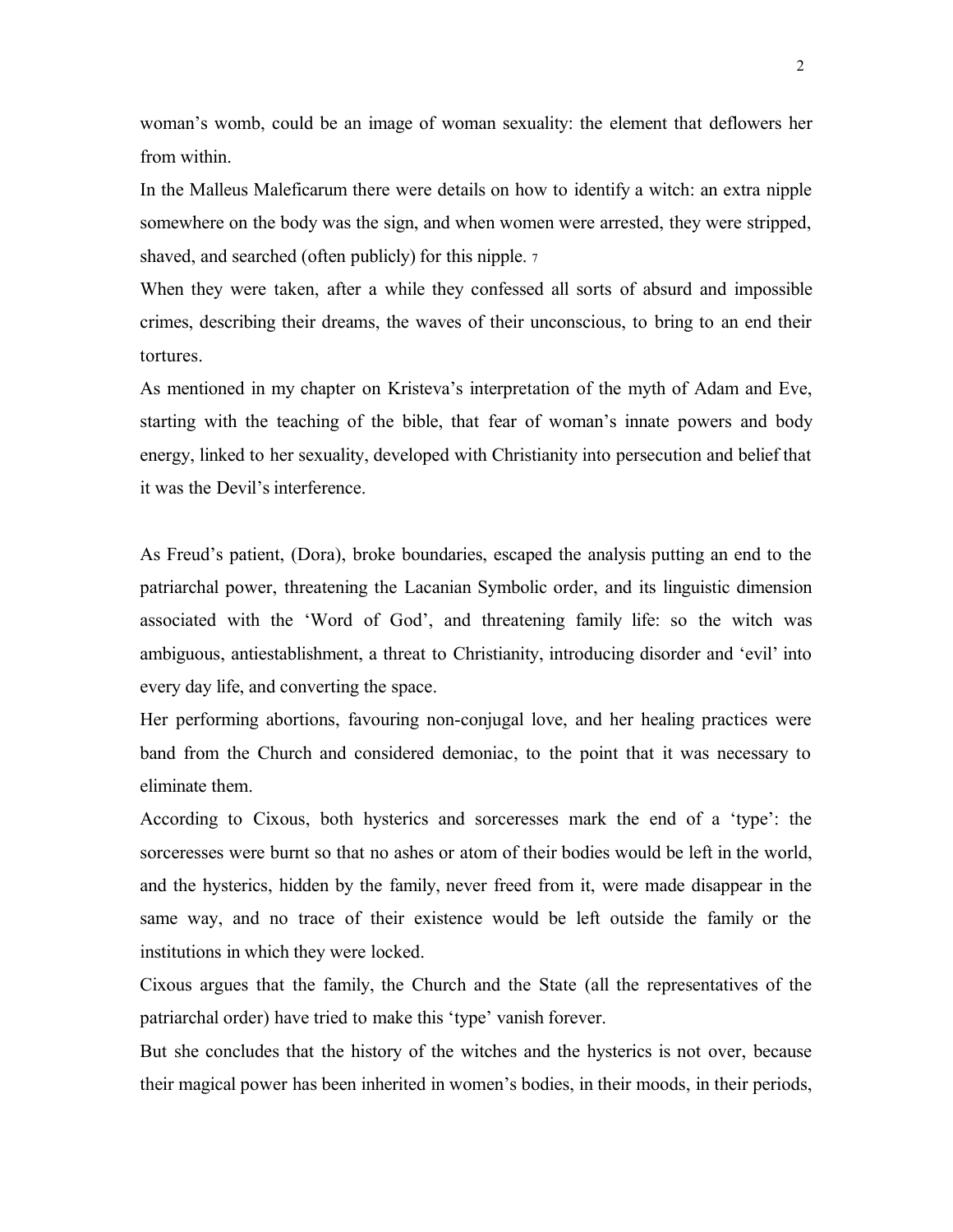and in their playfulness.

Cixous maintains that the history of women's 'magic hysteria' rejoins the history of the spectacle because women are always in display in this society, and their power of seduction is controlled by the media, and imprisoned into a voyeuristic game.

It is interesting now to introduce the example of a film to sustain these theories.

I have chosen Brian De Plama's 'Carrie', a post-modern horror film because it presents a witch whose supernatural powers are used for 'destruction'. <sup>8</sup>

According to Barbara Creed, contemporary portrayals of the witch omit completely her function as a healer, and underline only her evil connotations no less than the clerics in the Middle Ages: in this film the protagonist is an enemy of society's Symbolic order who destroys the community in which she and her mother live, and ends up destroyed (like every other 'witch–hysteric').

Carrie can control natural forces such as tempests, storms, hurricanes, she can make objects move by themselves, and set fire around her. Curiously she gains these powers after her menarche (the first menstruation), and it is clear from the succession of the events in the film, that what is making her a witch is exactly her menstrual blood: the 'disgusting element of nature', the outcome of the 'beast'.

Consonant with my argument is the fact that Carrie's mother is a religious bigot: it is her judgement upon her daughter and upon every other woman which, on one side represses certain strange attitudes in Carrie, and on the other, enhances and instigates them even more.

This woman, Mrs. Margaret White (Piper Laurie), has almost the same beliefs as the inquisitors who were persecuting women magicians: in those times woman's dissidence to God was due to the simple fact that she menstruated, to the fact that she was a woman in itself, because the magical blood she created was the cause of 'strange behaviour'.

The sudden change of personality, the fall into hysterical trance, the uttering of prophecies, and the truthful dreams, were aspects of women that men couldn't really understand: menstrual blood was like a plague because it would make women gather together and perform strange rites in secret, which somehow had to do with sex (men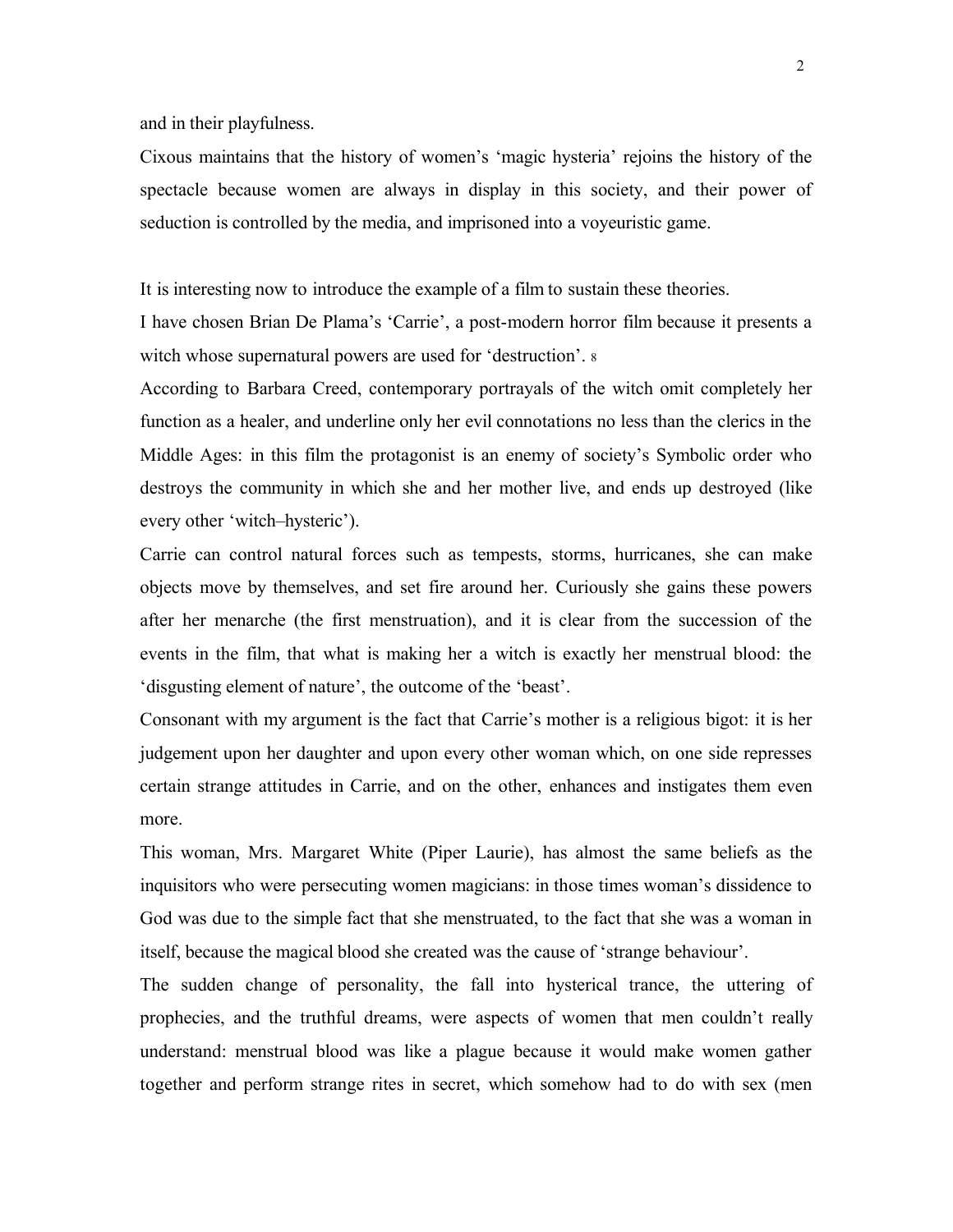were jealous of it), not tolerated by the ecclesiastic power.

Mrs. White (Carrie's mother) in being herself a woman, should understand women's rituals, but because her religious beliefs are so strong, she chooses to reject and satanise Carrie's latencies.

She sees Carrie as an evil creature, generated from sin, which should repent in front of God.

Potentially Mrs. White is also a witch because the fear she has of sexuality and sin is so extreme that it can turn her into an hysterical fury no less than her daughter, acquiring terrible powers.

This woman is despotic and repressive towards Carrie, and this is also what makes Carrie different from the other girls in college: her personality is totally undermined by her tyranny, and because of it she walks about in fear, and she is shy and withdrawn.

According to B. Creed, the representation of abjection, taken from Kristeva's studies on the maternal body, in contemporary horror films can take three different forms. <sup>9</sup>

It could be presented as something like vomit, blood, saliva, sweat, excrement and putrefying flesh, or it could be the maternal figure, and its relation to the child, and also it could be a body which stands between human and inhuman, clean body and abject body, normal and supernatural.

Thus, the 'abject', according to B. Creed, becomes that which crosses or threatens the border of the Symbolic order, the body that threatens to disrupt itself, and which stands between the Lacanian Imaginary and Symbolic <sup>10</sup>.

Carrie's powers and blood put her in this position of abjection.

The closeness to 'possession' and bestiality that this position implies, provokes people's reactions: Carrie is in fact always stressed, for a reason or another, by the other girls in college who hate her and blame her for everything.

The opening scene of the film shows Carrie while she is having a shower: as her blood mixed to water flows down from her body to the sink, she is scared to death and has a terrible hysteric attack in front of the other girls and the gym teacher.

Her mother hadn't told her about menstruation, so she thinks that she is sick.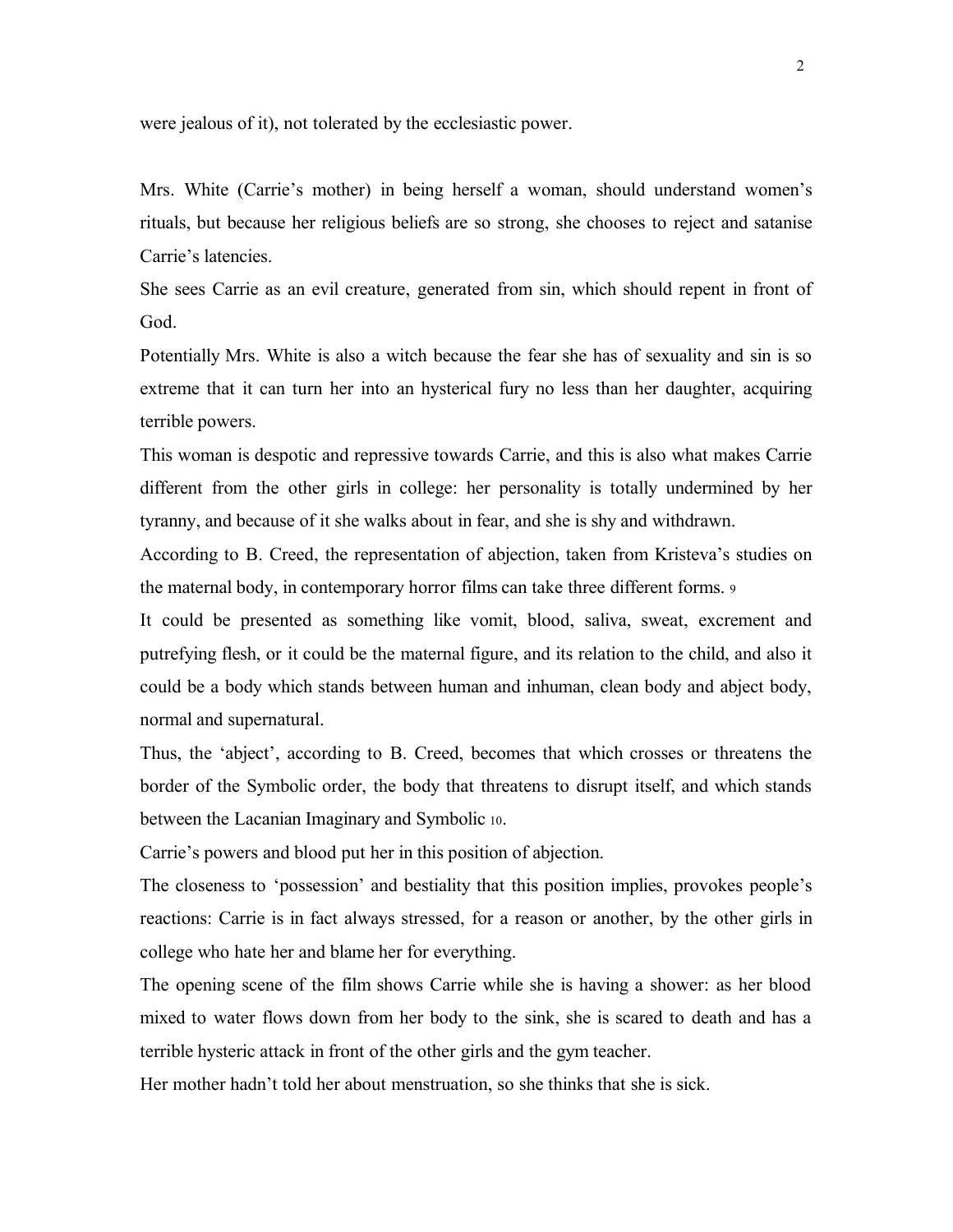In this scene Carrie has a tremendous hysterical outburst, her behaviour is scary: the presence of blood is responsible for the imminent appearance of the demon in her.

As some feminists have argued, Carrie's bleeding could be the explosion of the desire she has to talk, to express herself: the feminine language denied within the patriarchal symbolic, which was mentioned in my chapter on Dora and Anna O.

But Carrie has no freedom to express that language: when she goes back home to tell her mother about what had happened, Mrs. White starts to pray, persuading her daughter to pray as well, against a specific sin: Eve's Curse. <sup>11</sup>

That desire to speak is restrained by religious views.

She tells Carrie that because Eve was weak and unleashed the sin of intercourse on the world, God punished her first with the 'Curse of Blood', second with the 'Curse of Childbearing', And third with the 'Curse of Murder'.

Mrs. White sees Carrie as one of Eve's daughters, and because "Eve did not repent, nor all the daughters of Eve, upon Eve the crafty serpent found a kingdom of whoredom and pestilences." <sup>12</sup>

She closes her daughter into a small dark cupboard to pray to God for forgiveness.

As it was explained in Kristeva's argument on the 'law of the father', Eve was the first to be tempted by the serpent to discover the 'prohibited knowledge' of sexual experience, so she was the one responsible for that sin.

Carrie's mother, being extremely religious, blames woman for all human evil, and thinks that the curse of humanity is passed through woman's blood, from mother to daughter.

The fact that, according to religious views, woman is to be blamed for every human sin makes her being a universal scapegoat, a sacrificial victim.

If we analyse the history of the witches, it is easy to think of them as fundamental scapegoats manufactured by the holders of the power so that on them would fall the responsibility for society's troubles, like famine, pestilences etc.

As P. Shuttle says, the persecutors of evil had to justify their persecutions just as the psychiatrists had to justify their professions by finding people who needed treatment.

The witch hunters had to find bad things about those whom they tormented, and probably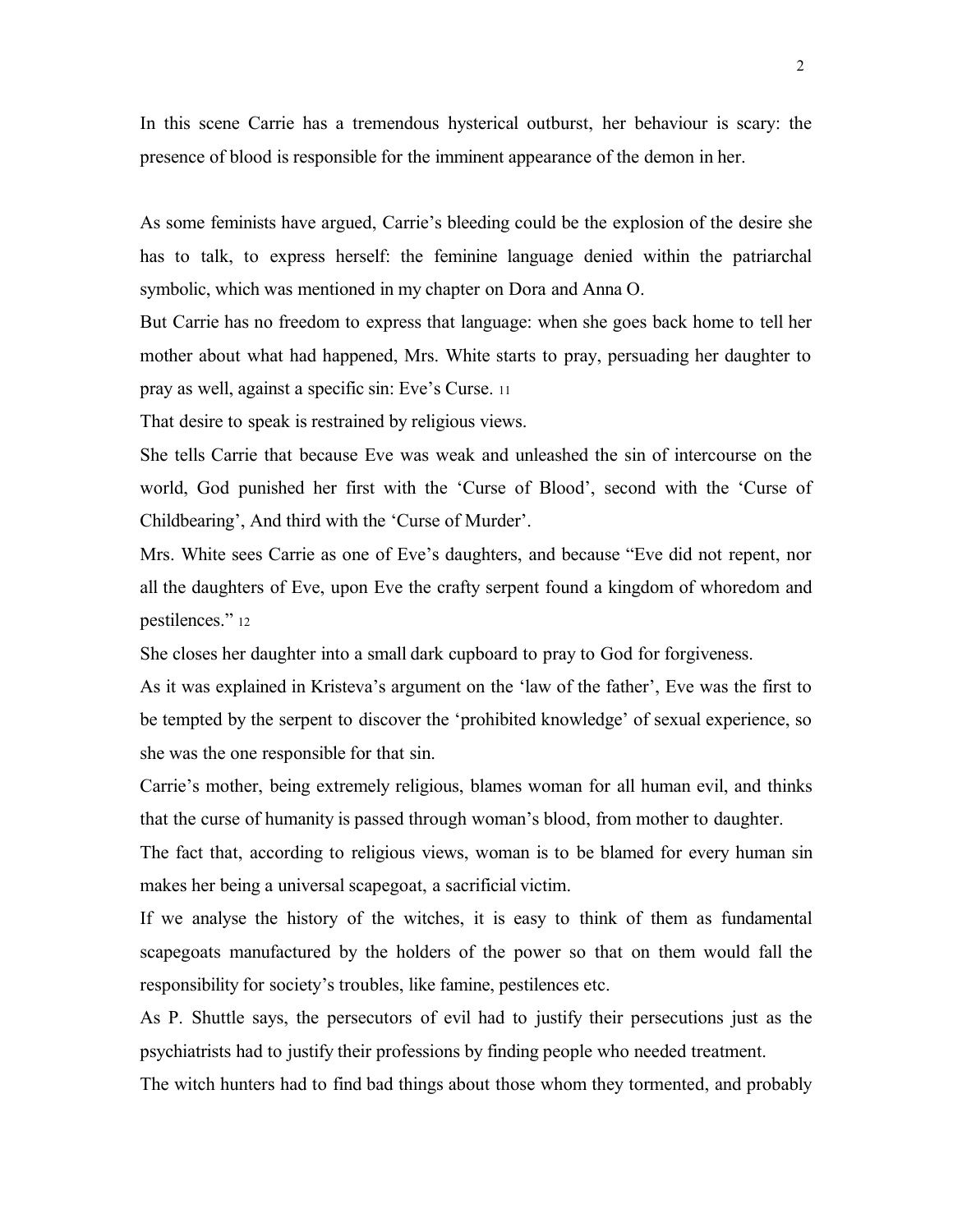the executions were political moves arising from class struggle: since the witches were mainly succouring the poor people, the leaders of the ecclesiastic power invented the story of 'evil' in order to exploit the sorceresses' power over those classes, and take the power all for themselves.

They imposed their convictions that only the representatives of the 'word of God' could have knowledge and be entitled to cure: everybody else who tried to do the same, had to be castigated for selfishness, and were offending God's law. <sup>13</sup>

So, the sorceresses were not evil in themselves, but were only classified as such, and could become evil if continuously tormented: they had their powers for that.

Also, as P. Shuttle reports, their knowledge did not come from the scriptures but from 'Nature'. <sup>14</sup>

In my previous chapter, woman was excluded from the 'word of God', which is associated with the Lacanian Symbolic linguistic dimension, because she was dangerous: the paternal authority had a dividing function very different from the feature of woman's knowledge, which came from beyond this realm of dividing words, and which was magic.

That is why her knowledge did not come from the scriptures.

The order of language was created by men, while 'Nature' was woman's teacher.

According to P. Shuttle and P. Redgrove, C. Jung learned a lot in trying to translate into an acceptable form the utterances of inspired 'mad women', who had been isolated, and called insane at the beginning of the 20th century. <sup>15</sup>

The lost knowledge of woman came back from the utterances of 'mad' people who were either pushed aside from society, or taken as scapegoats by whoever would fear the language of the unconscious.

In this film Carrie can be defined mad in the same way: her isolation from the other students, her 'hysteria' automatically puts her into the category of the 'freak', outside the reasonable norms of behaviour in society, outside rationality.

Because of the threat to the Symbolic that she represents, she is hated by some of the other students: Chris Hangerson, while she is having sex with her boyfriend Billy (John Travolta), thinks about Carrie: "I hate Carrie White."

She thinks that her hysteria in dealing with Billy is caused by the fact that Carrie is around: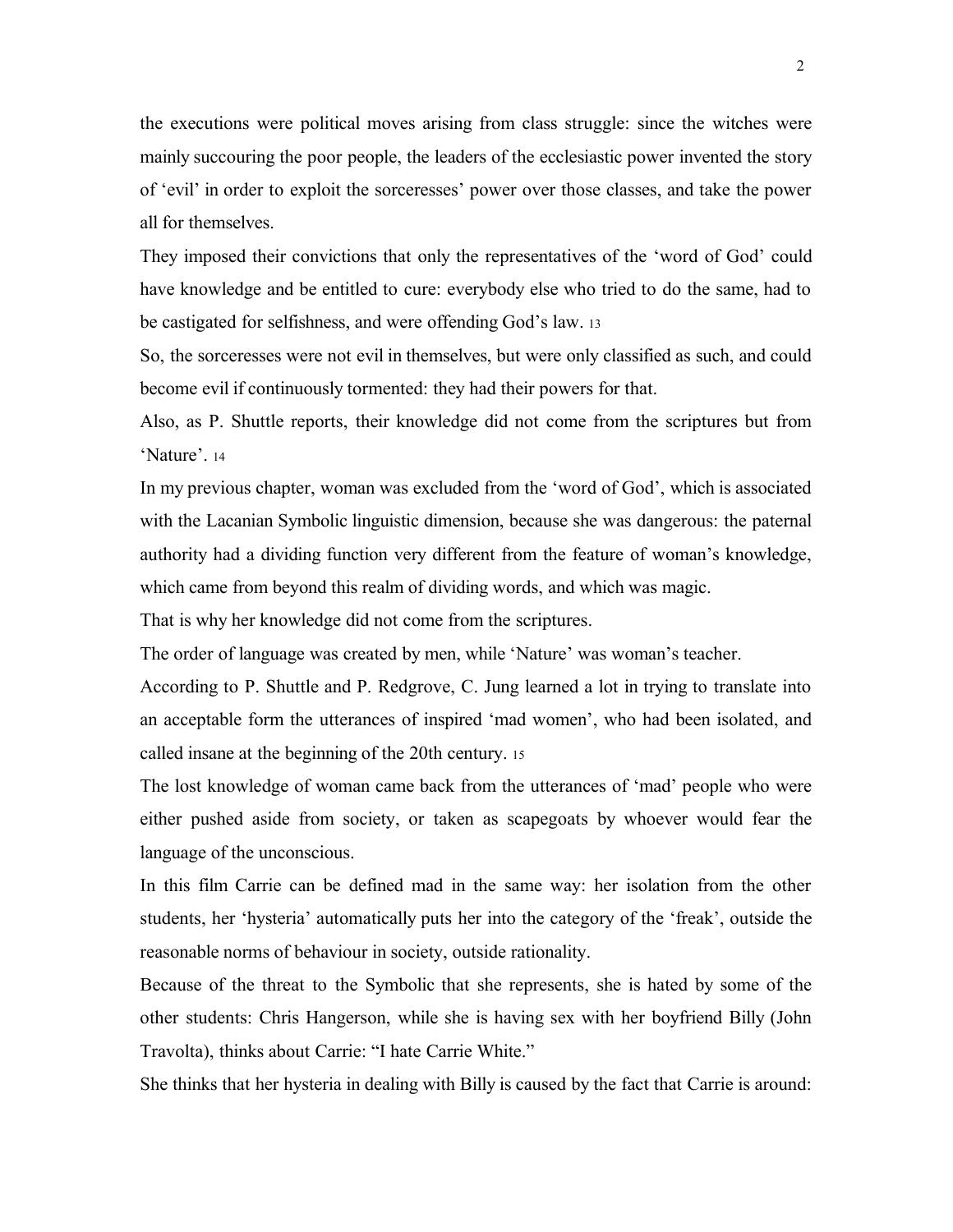for her it is all Carrie's fault, it can be nothing else, and above all, no one else.

However some people like Carrie: Sue and Tommy are sorry for what is happening to her and want to help her. Tommy invites her to the Prom to make her feel 'normal', like every other girl, and enjoy the party.

They hope that Carrie forgets about the accident in the shower, when the other girls had thrown tampons and other objects at her calling her 'stupid' and mocking her crisis.

But at the Prom, Chris Hangerson plans a cruel trick to Carrie: she has falsified the ballot so that Carrie would win, become the Queen of the Prom, and walk on stage where a bucket of pig's blood would fall on her and her partner.

In this staging of the shy silly monster's defeat is implied the desire to see 'her show', the desire to see her temporary happiness followed by anger and shame.

This exhibition of Carrie immersed into pig's blood is sacrificing her normality in favour of her catalogation as 'abject', different, 'Other' to society with no possible escape or redemption.

So Carrie, like the witch, is meant to become a sacrificial victim.

But when this blood succeeds in reaching its object, the mood of the film changes.

At first everybody is laughing: even her beloved gym teacher who was so concerned about her troubles, but soon Carrie is free to infuriate against her audience, and revenge with her powers.

What happens at this point of the film is catastrophic: the hoses start to move like huge serpents, the teacher is killed, fire burns everything, and panic is spread around the building.

Carrie enjoys her revenge: the faces of the stupid teachers, directors, students are grey with fear, and she can now do anything she wants with them: she is no more their victim.

Helene Cixous argues that societies do not offer everybody the same way of fitting into the Symbolic: those people who are between the Symbolic system, in the interstices, offside, are usually those who are afflicted by madness, anomaly, perversion, and who are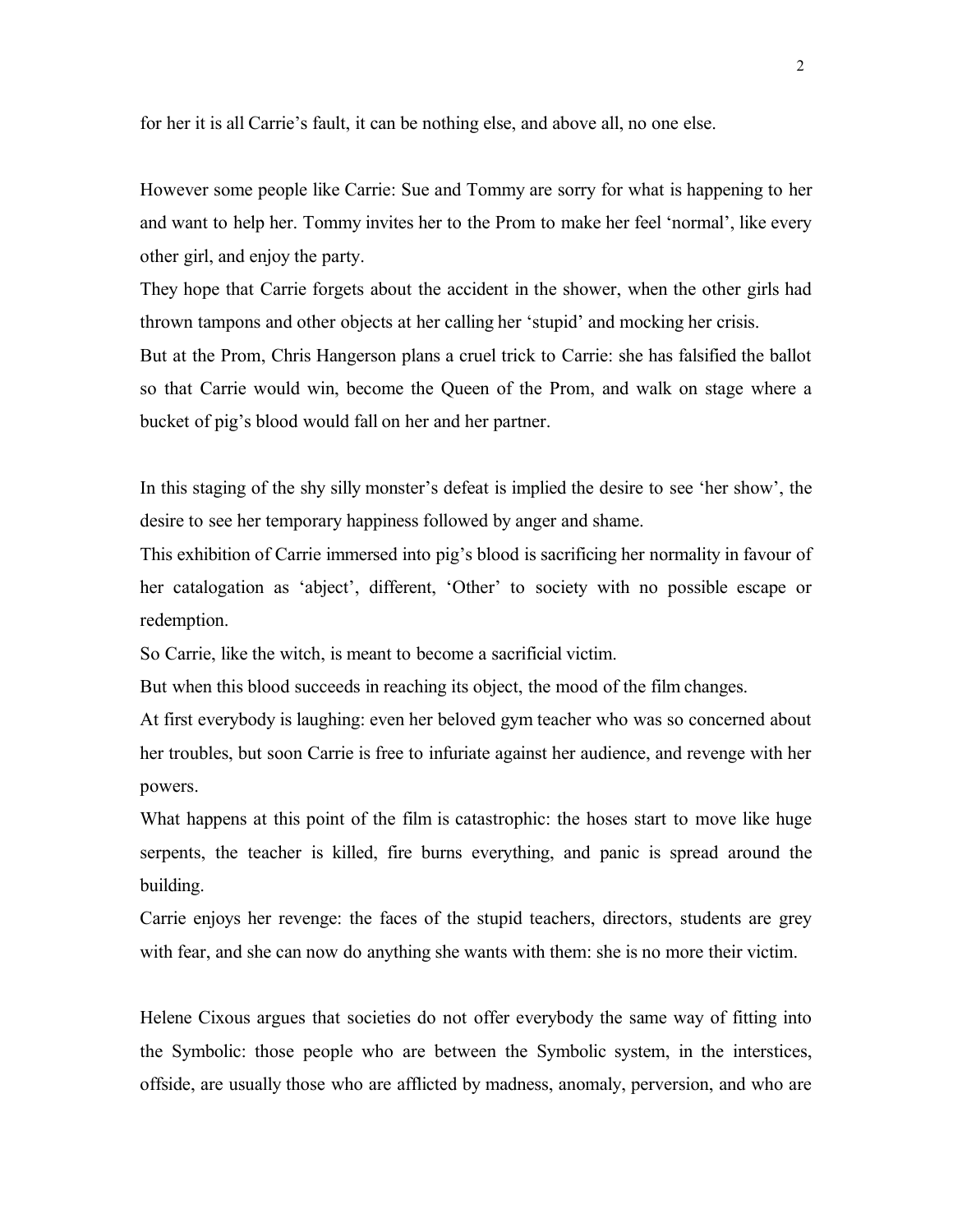outsiders. She suggests that these people, because of their nature, fundamentally deny the Symbolic order: but in the midst of their alienation they also come to structure themselves in function of it.

For Cixous the very independence of the outsiders is turned into the expression of the system, and this expression is the 'art of the spectacle'.

In fact, the witches who were stripped, searched and burned in public gave a sort of spectacle to inquisitors and observers alike.

Cixous says that women are double: when they accomplish the duty of mothers and wives, they are included in the Symbolic system as 'normal'; but because they are periodic beings, they all embody the anomaly, the 'natural disturbance' which endangers the system, the 'abject' substance, they can also end up on the margins of it.

Mad men, deviants, sorceresses, hysterics, she continues, all embody the same elements: the repressed, the return of the past, a possible regression into childhood, and in the economy of the Symbolic order all these elements are trapped and forced down by the 'look' under which they are exposed. <sup>16</sup>

In this society, madmen, deviants, women, and neurotics are all in exhibition and also for Carrie the fate is to entertain the curious eyes of the Prom.

The 'gaze' of Carrie's amused audience is the voyeuristic element brought forward by Cixous' argument, which aims at imprisoning the performer into its own weapon: into the frame which contains the spell of its performance, into the constriction which that 'small space' signifies, which is the constriction of the Symbolic.

But the 'evil eyes' at the Prom are only watching the show, and it seems that they are not doing anything else, but waiting. In reality they are satisfying a repressed desire: the desire to see the Imaginary.

Carrie is like the hysterics who were closed into the psychiatric hospitals before the discovery of psychoanalysis, and who were the object of observation and study: their hysteric attacks were often a spectacle not to be missed, too interesting not to have spectators, and well observed by the doctors who were ready to suppress it (often with violence on the patient's body). <sup>17</sup>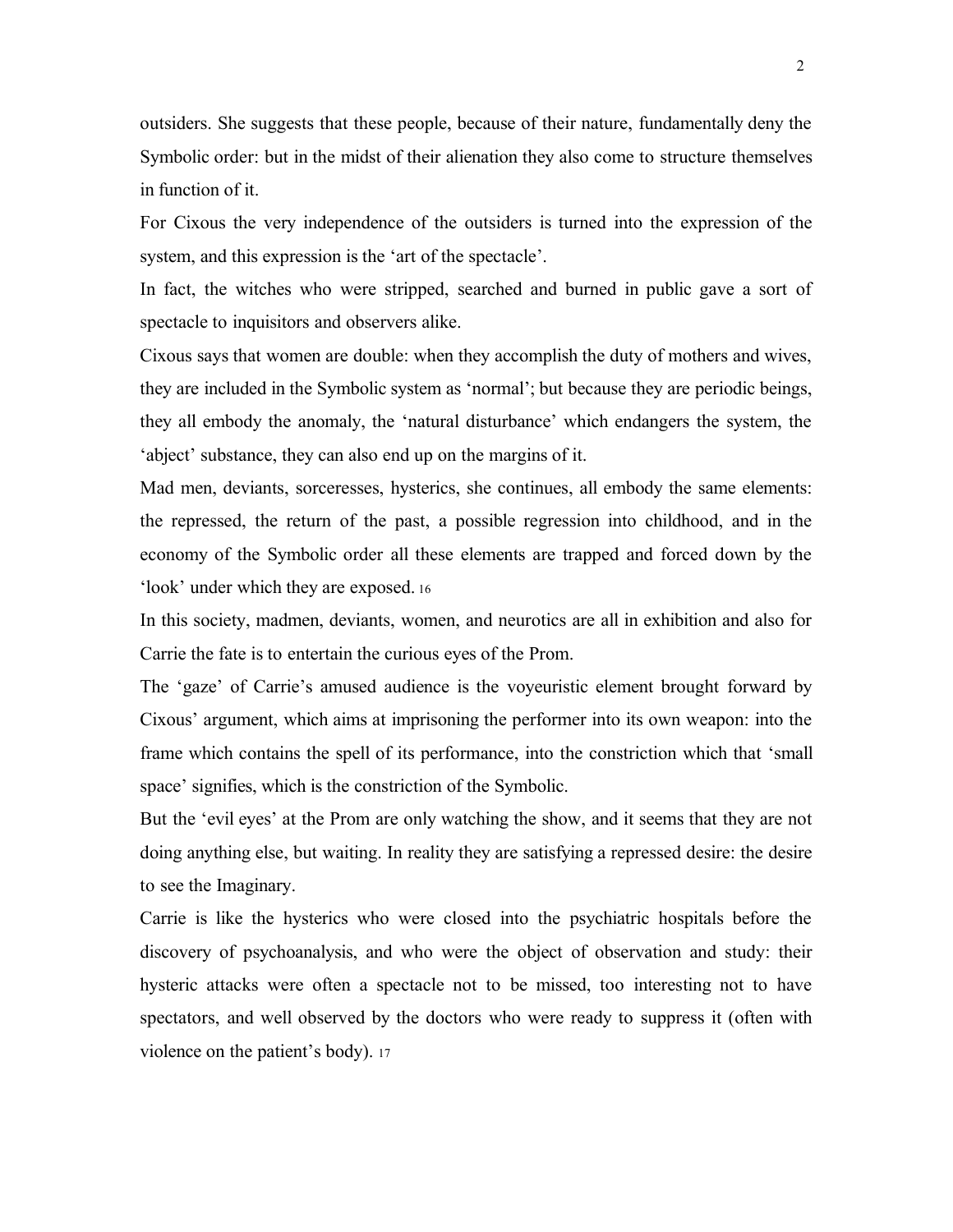The people who have enacted the trick to Carrie are expecting nothing other than her hysterical reaction. Chris H. knows what happens to Carrie if she is scared or upset: she has seen the scene in the shower.

Probably she fears that side of Carrie, but she can not resist to the temptation of make it happen again, and she can not wash it off even from herself: it has to be expelled somehow, it has to be instigated.

Chris H. is expecting again that hideous 'screaming' and the 'loss of control of the monster', but once she has staged Carrie's possession, and the sacrifice is completed, she hopes that the scary demon will go away forever.

The possessed has made a pact with the Devil like the witch has done, they are creatures of the same kind, and they end up in the same way: if the witch was executed in public, the possessed was exorcised in public too, and of course the possessed, like the witch, was no one else than an hysteric expressing the uneasiness of the body, and attracting attention.

The hysterical act is not only amusing, as in the case in which Carrie is ridiculed by the audience at the Prom: the hysterical act is also mysterious and fascinating.

When Carrie revenges, anything she does traps our attention into the Imaginary spell.

She is both trapped and trapping into the hypnotic reality of appearances of the Lacanian Imaginary order. Trapped because, even though she wants to break free from her mother, the strong emotional feelings she has for her totally impede this escape, and trapping because her powers are reversing the Symbolic order upside down, dragging everything she wants into their game.

The performance of hysteria has the power to turn simple curious eyes into 'staring hypnosis', and make the world move in harmony with its forces, superseding the voyeur. In the context of patriarchy the more this act is mysterious and prohibited, prohibited like the tree of knowledge and life whose serpent was the guardian of hell in the story of Adam and Eve, prohibited by God, society, patriarchal structures, the more it will become interesting to watch, because it embodies the repressed past which is repressed in everybody.

Hysterics and witches, both conservative and antiestablishment, both breaking structures and both determining the closure of those structures around themselves, because of their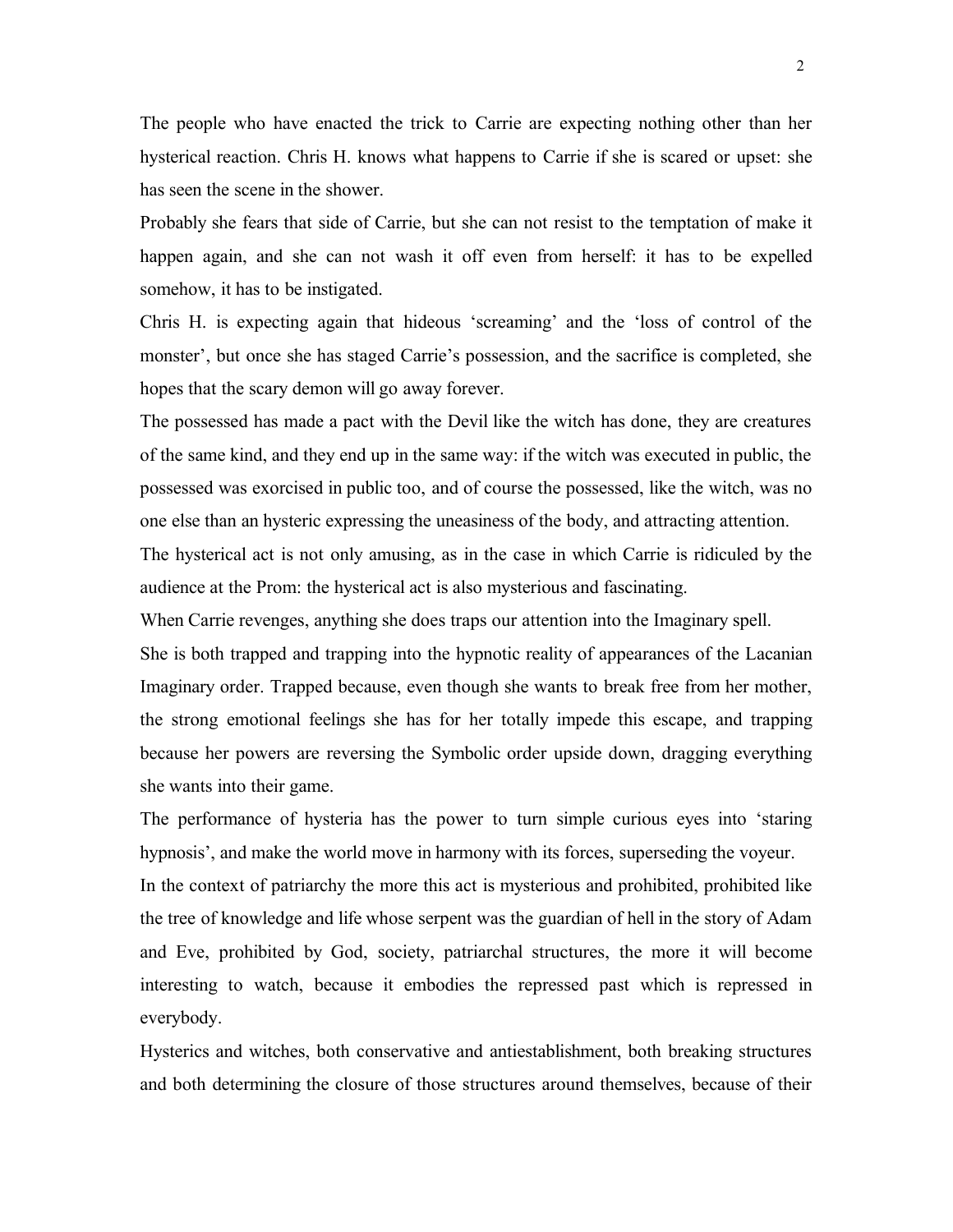eventual destruction (Carrie too is eventually destroyed), according to Cixous, have two ways of manifesting and materialising their power: one is the spectacle in front of doctors, inquisitors, or spectators alike; and the other is the 'Sabbath'.

The first manifestation is given by the trapped creature, the second is the free expression of the witch.

## **The shining gaze.**

Anybody curious about the mysterious celebration of the forces of Nature ends up desiring to see the spectacle of hysteria.

This 'desire to see' must be associated to Adam and Eve's desire to eat the tree of knowledge and life, and break God's prohibition.

According to Cixous usually men have this desire (psychiatrists, clerics, etc.): this desire is the first sign of the devil, and having it means already submitting to the dangerous seduction of the serpent.

But the representatives of the 'law of the father' implacably aim at controlling this seduction: they kill the beast, set fire to the hysteric feast, destroy the witches' ritual, in the light of the day, under everybody's eyes, so that the mystery of the ceremony is revealed, and it has no power anymore.

To not to be contagiated they keep themselves at distance. For Cixous the Sabbath, like the children's play is not made to be seen: by turning this secret game into a spectacle patriarchy is channelling and distorting its meaning into something else: voyeuristic addiction to the prohibited world, desire of this world which will be never satisfied, because the voyeurs will never grasp the real meaning of their desire.

For Cixous, hysteria has passed through the spectacle of the executions, through the spectacle of the patients under psychiatric treatment, and trough the spectacle that cinema makes of woman's image, which fetishises her difference, and 'Otherness'.

But Bryan De Palma's film doesn't stop to the simple representation of the fetishised Other, it goes further: the performer here is no more the object of the 'gaze', but its gaze is thrown back on us.

According to Laura Mulvey the image of woman, fetishised, made beautiful, is used in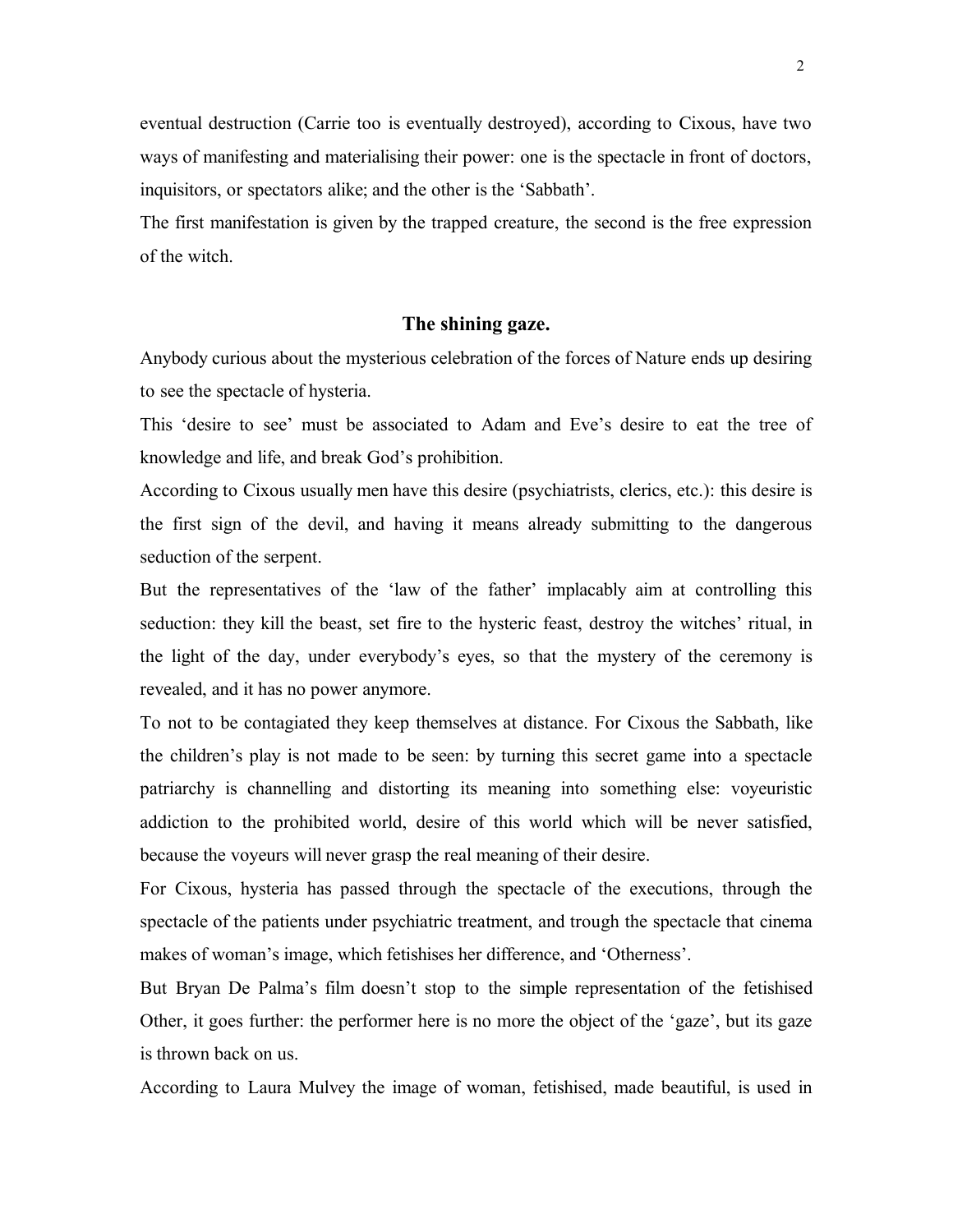cinema to tame the fear of castration that it would otherwise signify for the male viewer.<sup>1</sup> Castration means the power woman has to make disappear, to steal, men's penises. <sup>2</sup>

As Laura Mulvey states, the narrative structure of a film, its story, is comparable to the Lacanian Symbolic structure: the image of woman is often, in mainstream cinema, constructed as an open Imaginary field that breaks that narrative up, and drives the attention away from it, towards 'pleasure in looking'.

Thus, the spectator experiences pleasure in looking, scopophilia, while viewing the fetishised female body.

But this body is no more the body of the witch, or a body incarnating the feminine powers: it is only a surrogate, an object, used by the patriarchal unconscious to guard off its terrible fear of castration, and fill the gap that that mysterious presence would otherwise leave.

In Lacan's essay concerning the eye and the gaze, he proposed that the gaze doesn't only look, but it also 'shows'.

According to Lacan, the subject, in the field of dream, follows an image, and this image 'shows'. If the subject dreams of a butterfly, that butterfly in reality will be the shining 'gaze'.

For Lacan, the Symbolic order at work in the field of vision functions as a 'screen', which controls everything that enters our cone of vision, and restores harmony to the picture.

When something does not fit with the rest of the image, it will catch the eye, and it will be the 'gaze'. For Lacan the gaze is something different, outstanding, and it is also something which knows that it 'shows'.

The 'gaze', because of its brightness, and because of its difference from the rest of the vision, can therefore be associated with the 'Other' of the Symbolic order, and can signify sexual difference.

Thus linking to L. Mulvey's argument, the fetishised female body in cinema is constructed in order to tame the Lacanian 'gaze', which otherwise would "shine and blind the eye." <sup>3</sup> Woman's body in itself, not made phallic by the fetish, but left to its idiosyncrasy, would suck everything into an empty space, and create a sense of uneasiness in the viewer, which can be identified with its fear of castration.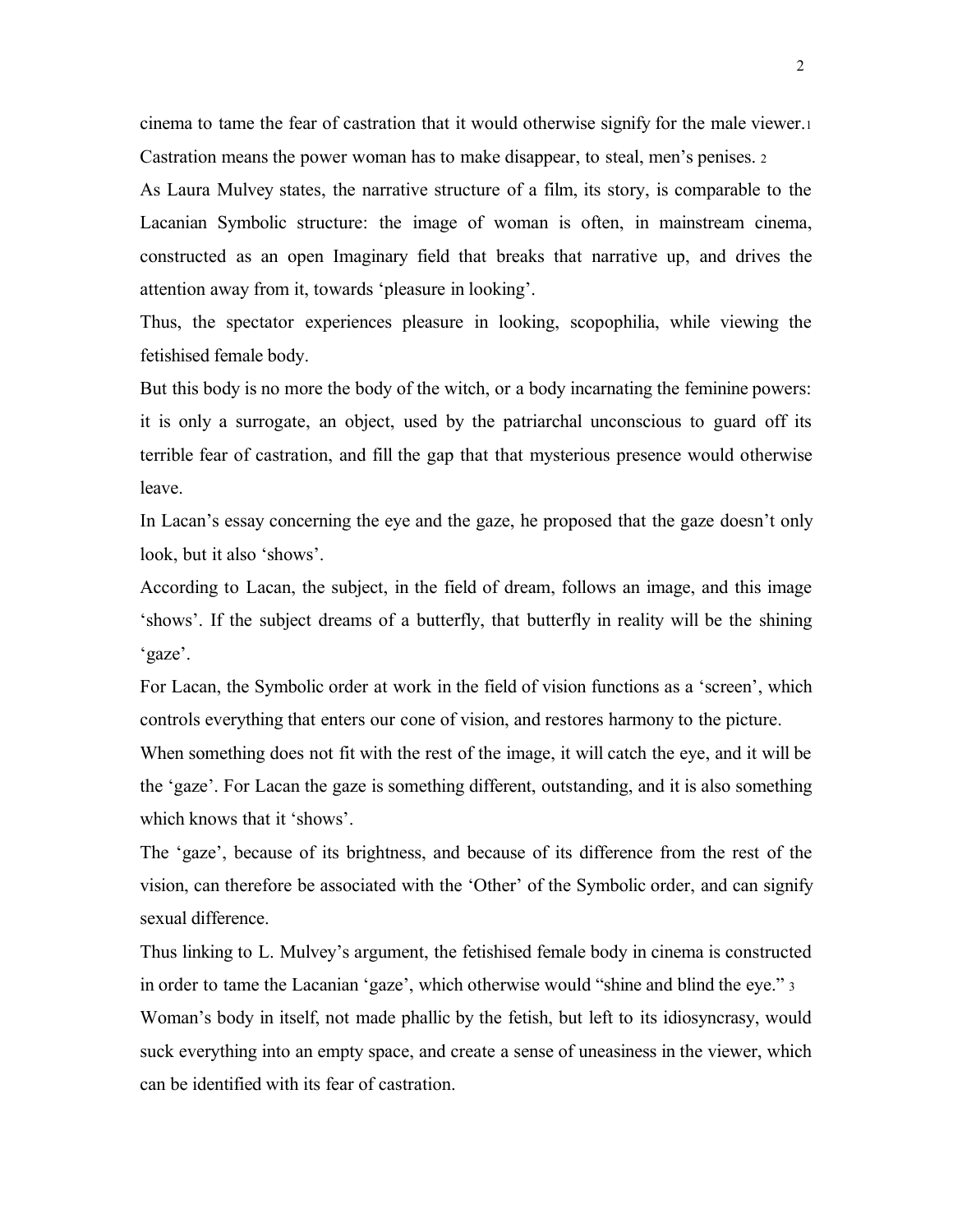L. Mulvey argues that the voyeur's unconscious desire for the repressed Imaginary unity is simply turned, by this game of the fetish, into pleasure in looking.

As a consequence of this game, when woman tries to speak she is taken by men as a sexual object whose only function in society is that of procuring pleasure.

The more she tries to speak, the more the voyeur answers with his look full of lust, in an endless war between the sexes which had started with the Symbolic division of God's prohibition, had been brought forward with the execution of the witches, and the subjugation of the hysterics, and had ended in the cinema screen.

Cixous suggests that cinema is a constructed space of identification in which the screen, the dividing glass between spectacle and spectator is the element of separation with which there is no possible contagion.

It is easy in fact to look at the object of desire without having to face its look as well, with the proper distance, the shield against the 'gaze'.

Carrie, shortly after she exits the shower, is brought to the director of the college to excuse her temporary illness: this man has a derisory look on his face, he is looking at her with disgust, arrogantly asking if she needed a 'ride'.

"Do you need a ride Miss Cassie?"

"It's Carrie! (Stop torturing me.)"

She answers, breaking an ashtray with the force of the mind.

"(Stop torturing me.)"

This is her way of being rude in return to this man, the hysterical rage: "(How do you dare treating me this way!)"

Man provokes the hysterical attack looking at the woman like a sexual object, introducing himself in that body without permission, without seduction.

According to Cixous, the hysteric attack comes as a refusal to something: it is the rejection of the Symbolic power, and this rejection comes with the fury of a demon.

The way Freud used to cure his hysterical patients procuring emotional discharge (by pressing the forehead of the patient an unconscious thought would come out), wasn't a successful process of the cure, but rather a torment.

In fact, he never succeeded in his job: as we have seen in my previous chapter, Dora could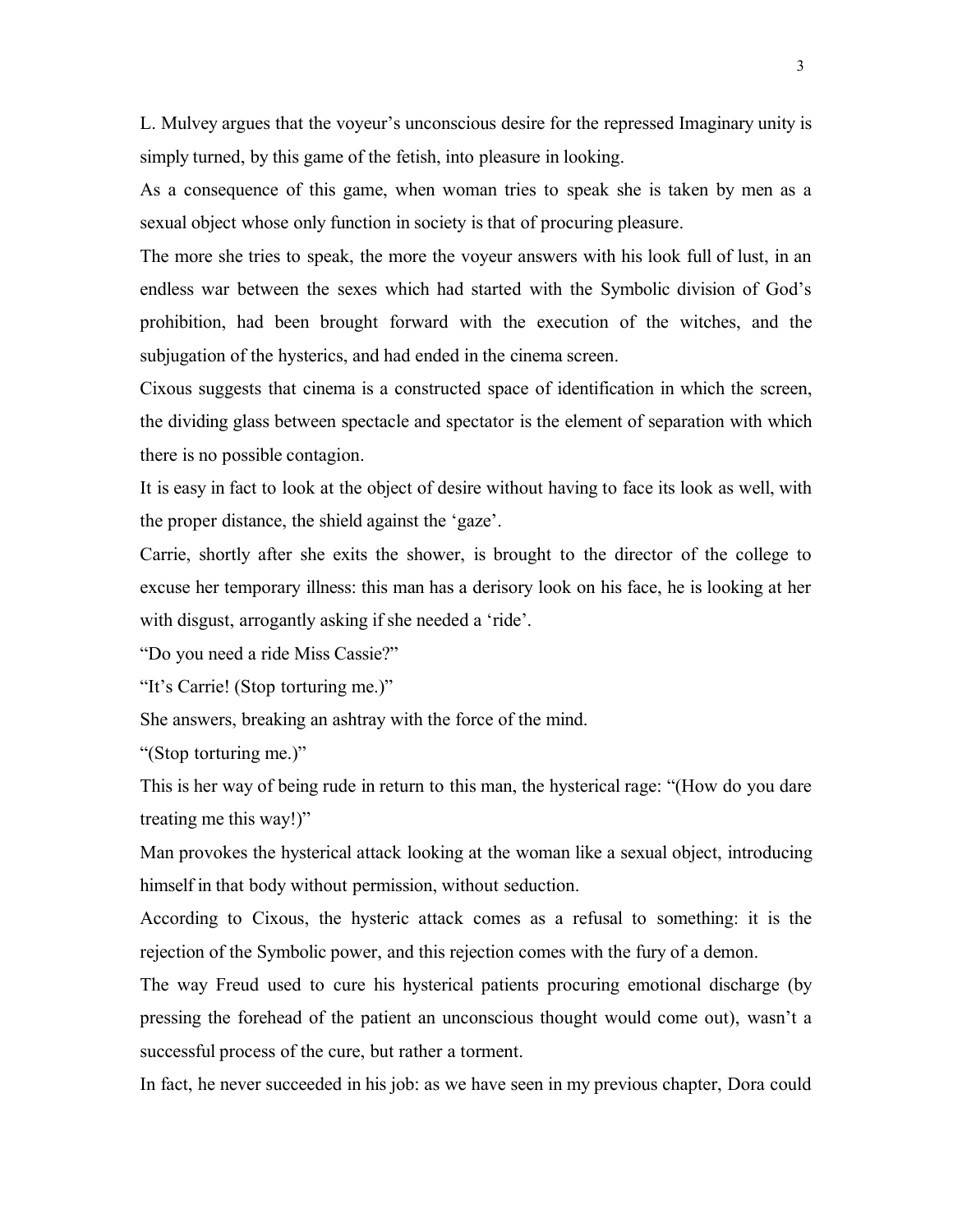not bear his will of dominance over her mind, and left the analysis.

For Cixous this act is guilty and very old: "it is traced back in history as the subjugation of the imaginary" <sup>4</sup>, therefore what the patient is refusing is precisely that same force that is trying to provoke the hysterical assault.

This is according to Cixous the infinite war between the sexes, which Kristeva introduced as the result of their having been separated by the 'law of the father'.

As Cixous continues, the hysterics and the sorceresses, periodically strike their attacks against their bodies, obliging the others to see, since they have the desire to do so; but if the attack hasn't got a regular rhythm, it becomes a single massacre, a bloody saturnalia, attacking the body of the other.

This massacre is Carrie's show: did people really want to see it? Were they really waiting for it? Once on stage both pig's blood and Carrie's have their say.

Cixous says that in this society hysteria has become institutionalised, and it is exhibited in every form of spectacle: the media, cinema, etc.

The voyeur's desire is satisfied by this scene, but voyeurism is also the never dying thirst of knowledge simply turned into pleasure in looking.

The Dyionisian potency <sup>5</sup> 'full of desire and death' that freezes the look belonging to the hysteric, to the 'gaze', is transformed by the media in a subtle way, turning the viewer into an addict of the fetish, controlling, commanding on hysteria.

Cixous in her essay says that the hysterical outburst has two ways of manifesting: one is the spectacle of which I have been talking about, and the other is the 'Sabbath'.

According to her, the Sabbath is not a spectacle anymore, but a celebration of the Imaginary powers in which no one is voyeur but everybody participates (everybody is contagiated). It is the witches' ritual, the bacchanalia, which has gone lost with the pagan world.

It was a celebration in honour of a fertility religion of the 'Great Goddess', as Shuttle and Redgrove report, which was worshipped since human origins before the Stone Age.

This celebration, according to Cixous, includes masks, transvestites, dissolution, laughter,